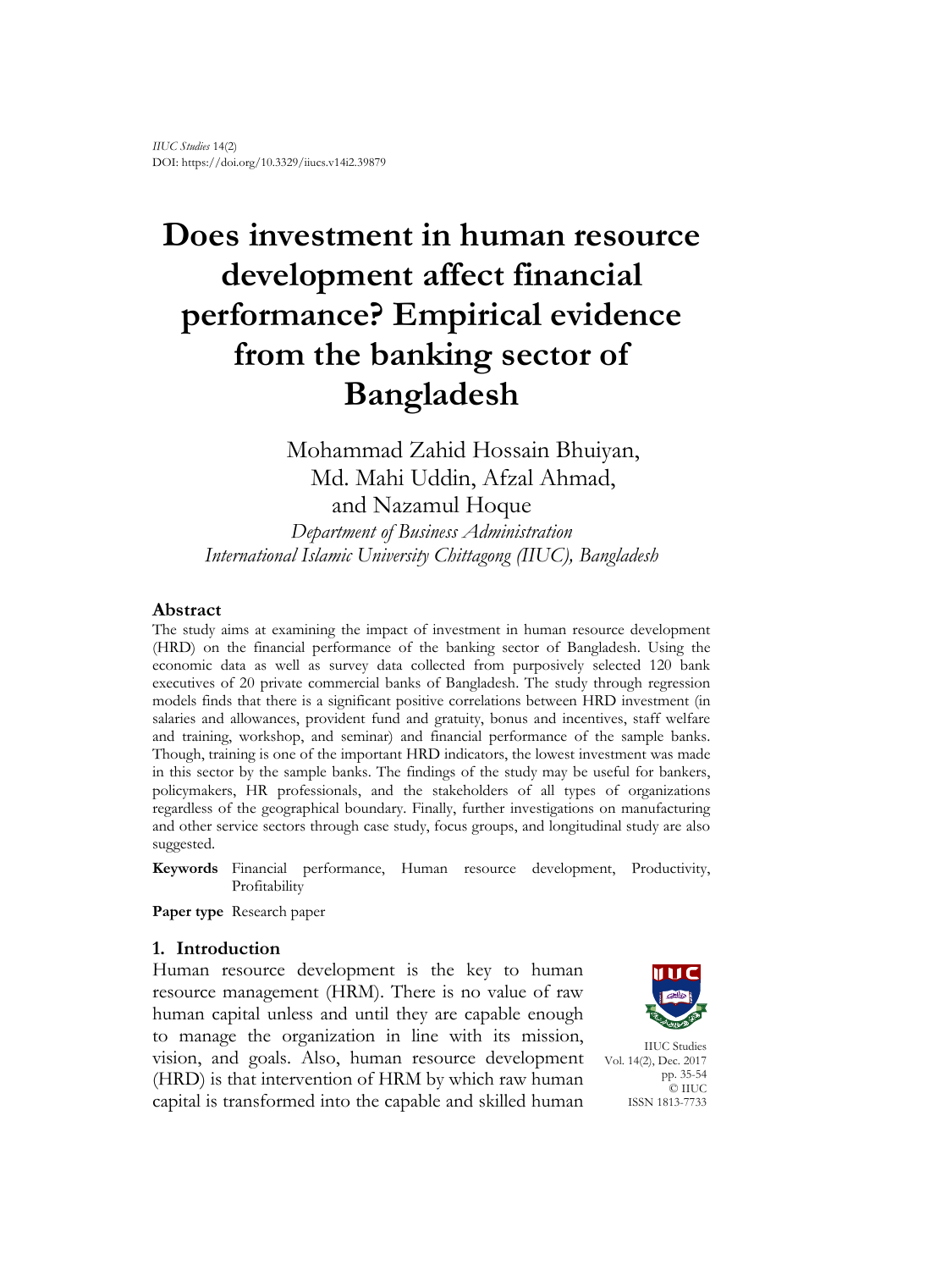resources. Therefore, HRD is a continuous process mainly designed to enhance employee's satisfaction, performance and thereby improving organizational effectiveness (Becker & Gerhart, 1996). It is a planned intervention and initiative to ease employee's learning on job-related competencies including attitude, behavior, and knowledge to improve the performance of the employees (Baniya, 2004).

On the other hand, HRD investment is the total monetary value of allocated and distributed for enhancing their knowledge, skills, and abilities (KSA) necessary for running the organization efficiently and effectively. Gidado, Kusairi, & Muhamad (2014) observed that investment in the HRD is a must for improving the efficiency of human capital and thereby enhancing the productivity and performance of an organization. Human capital theory (Sweetland, 1996) in this regard argues that investment in people leads to economic benefits to the organization.

Nowadays, the impact of HRD investments on financial performances of the organizations has been catching the leading research issue in the field of human resource management (Huselid, 1995; Liao, 2005; Singh, 2004) because of workforce diversity (Becker & Gerhart, 1996), rapid change of the demand of the customer and advancement of information technology (Gidado, Kusairi, & Muhamad, 2014)) in an attempt to achieve sustainable competitive advantage (Becker & Gerhart, 1996; Lado & Wilson, 1994; Wright & McMahan, 1992). Since human resources are the potential sources of sustainable competitive advantage, managing them well, in turn, drive competitiveness (Cappelli & Anne, 1996; Ivancevich, 2003). This, in principle, facilitates the organizations to desirable financial performance (Guest, 1997, 2011; Huselid, 1993).

In the early days, researchers were involved in exploring the effect of investment in HRD on employee vice-a-versa organizational performance (Arthur, 1994). Currently, it has been identified that the practices of HRD speculation has a considerable impact on the financial performance of the organizations (Arthur, 1994; Harel & Tzafrir, 2004; Qureshi, Akbar, Khan, Sheikh, & Hijazi, 2010; Randall & Ferry, 1992) specially in service organizations such as banking industries which extensively depends on high level of professionalism (Gidado, Kusairi, & Muhamad, 2014). Following the recent financial crisis, organizations including the banking sector all over the world are facing hardship in mobilizing their resources. Thus, contemporary challenges like cross-country diversification (Becker & Gerhart, 1996), adverse fluctuation rate in currency, deregulation (Huselid, 1995) and constant nuclear threats from the western makes the organizations more dynamic and competitive (Lepak & Snell, 1999, 2002). It is now recognized that all resources minus human resources equal to zero. Therefore, long-term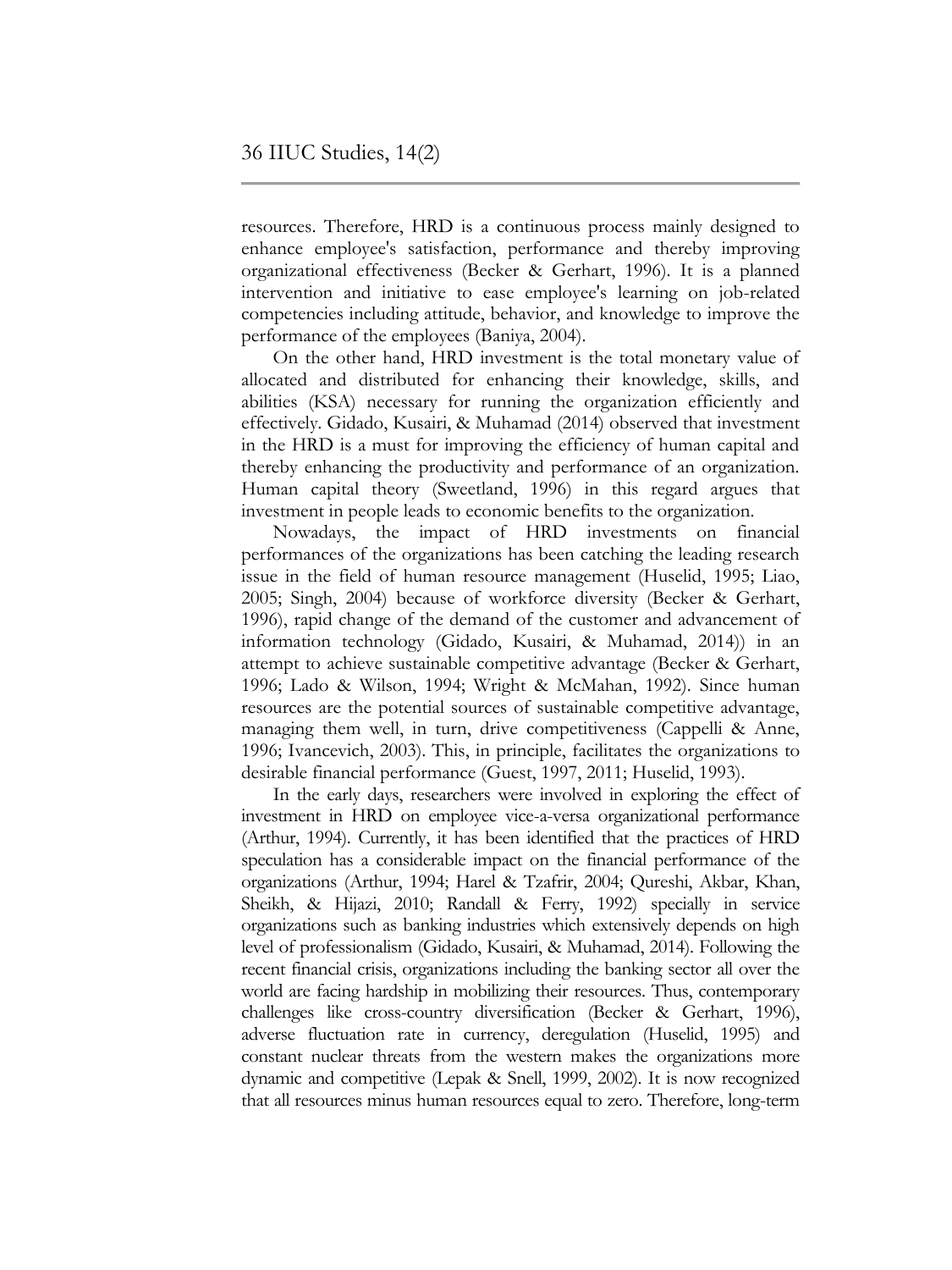growth in an economy with efficiency and effectiveness depends on productive investment in HRD (Olayemi, 2012: 298).

Likewise, for the last few decades, Bangladesh is emphasizing on banking growth. For the sustainable economic progress of the country, different banks are performing a paramount role. However, a good number of banks are now suffering from a variety of structural and institutional weaknesses, which has constrained their capacity to take full advantage of the rapidly advancing process of global activities and HRM practices. This circumstance has led to increased interest in the impact of investment in HRD on the financial performance of the banking industries in Bangladesh.

## **2. Objectives and hypotheses**

The study aims at investigating the impact of investments in human resource development on the financial performance of private commercial banks (PCBs) operating in Bangladesh. The study highlights the following specific objectives:

- a. To explore the indicators of HRD on organizational financial performance
- b. To examine the impact of financial performances based on return on investment (ROI) and deposit per employee (DPE).
- c. To measure the effect of investment in HRD on bank productivity and profitability.

## *Hypotheses of the study*

Following two hypotheses have been developed from the above objectives:

- Hypothesis 1: Investment in HRD has a significant association with productivity and profitability.
- Hypothesis 2: Investment in HRD has a significant impact on productivity and profitability.

## **3. Review of literature**

## *3.1. Human resource development and its importance*

Human resource development (HRD) in an organization is a planned effort to facilitate employee's learning of job-related behavior, skills, knowledge, and attitude to improve the performance of the employee (Baniya, 2004). According to Swanson (1995), "HRD is a process of developing and unleashing human expertise through organization development and personnel training to improve organizational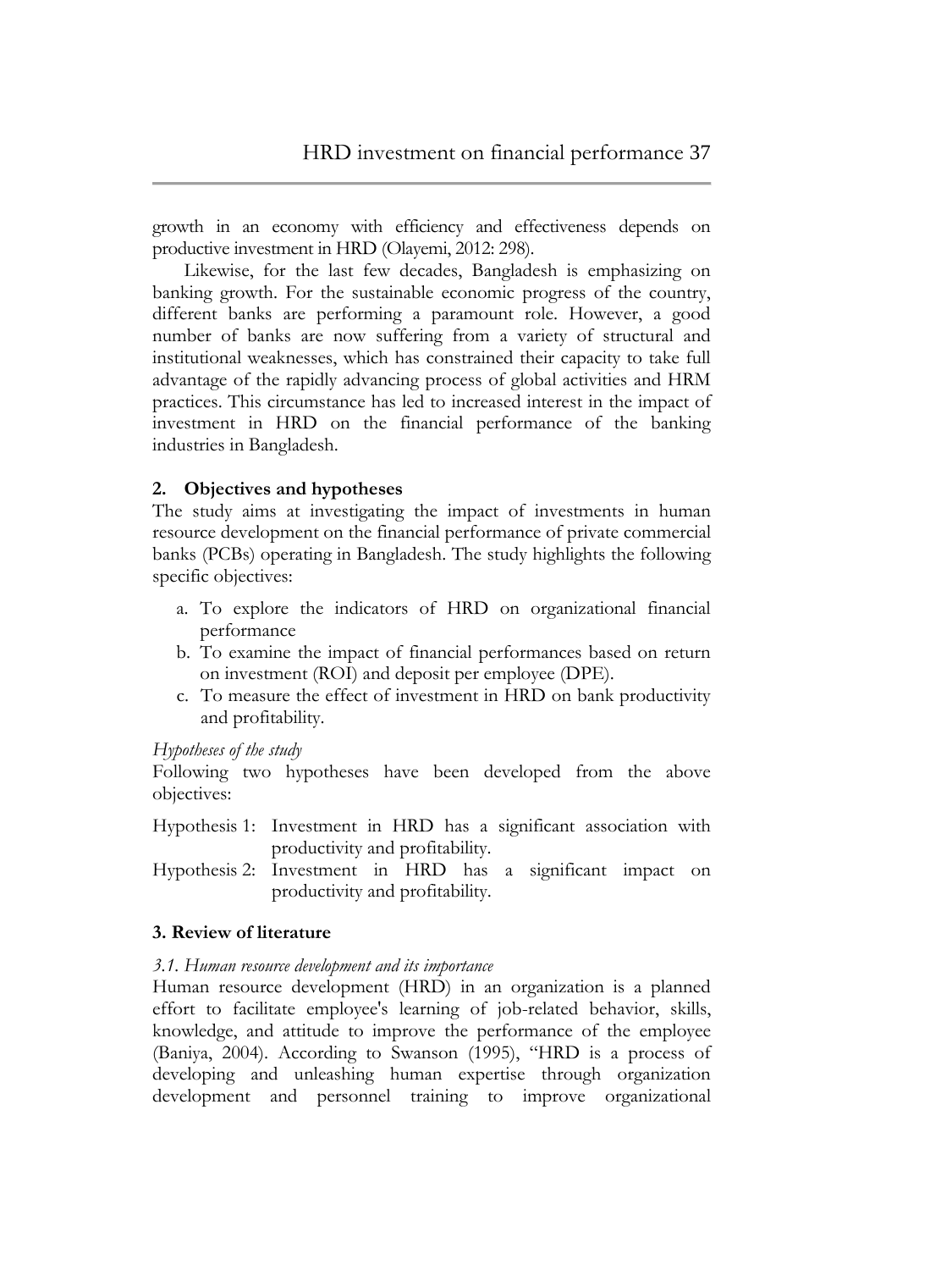performance". It is the process of gaining organizational objective by reducing employee turnover (Gidado, Kusairi, & Muhamad, 2014). Therefore, it is an ongoing process mainly designed to enhance employee's performance and satisfaction thereby improving organizational effectiveness (Stavrou-Costea, 2005). On the other hand, investment in HRD is the total value of human resources in the business for sustainable growth, (Bohlander & Snell, 2004).

In a study conducted by Qureshi, Akbar, Khan, Sheikh, & Hijazi (2010) confirmed that organizational performance is largely derived from its human resources. HRM practices help organizations to improve their business performance (Delaney & Huselid, 1996; Lee & Lee, 2007; Zaini, Nilufar, & Syed, 2009). Various studies (Becker & Huselid, 1992; Benjamin, 2011; Guest, 1997, 2011; Huselid, 1995; Lepak & Snell, 1999; Swanson, 1995; Wan, Ong, & Kok, 2002) demonstrated a positive association between HRD investment and organizational performance. Similarly, in the context of Bangladesh, it is found a significant association between reduction of employee turnover and organizational commitment with the effective practices of HR activities (Billah & Islam, 2009; Billah, Prince, & Islam, 2009).

#### *3.2. Indicators of investment in HRD*

Financial performance of the organizations depends on investment in HRD. Earlier works of literature recognized a good number of indicators of investment in HRD. For example, salaries enhancement (Becker & Huselid, 1992; Bradley, Petrescu, & Simmons, 2004; Huselid, 1995), bonuses and incentives (Al-Ghazawi, 2012; Bartell, 2004; Huselid, 1995; Jones & Wright; 1992; Lee & Lee, 2007), daily income and expenditures (Khan & Ali, 2014), capacity against natural calamities (Khan & Ali, 2015) and rewards (Bradley, Petrescu, & Simmons, 2004) were identified as the major dimensions in HRD investment.

Similarly, employee security (Lee & Lee, 2007), performance appraisal (Borman, 1991; Jones & Wright, 1992), linking of performance appraisal with compensation (Gerhart & Milkovich, 1992; Huselid, 1995; Lee & Lee, 2007), HR planning (Lee & Lee, 2007), formal recruitment & selection (Al-Ghazawi, 2012; Huselid, 1995; Jones & Wright, 1992; Rawashdeh & Al-Adwan, 2012; Terpstra & Rozell, 1993) and training & development (Al-Ghazawi, 2012; Armenta, 2007; Aswathappa, 2008; Ebiringa & Okorafor, 2010; Hoque, 1994; Huselid, 1995; Jones & Wright, 1992; Rusell, Terborg, & Powers, 1985; Thang & Buyens, 2008; Tzafrir, 2006) considered as the most important indicators of the investment in HRD.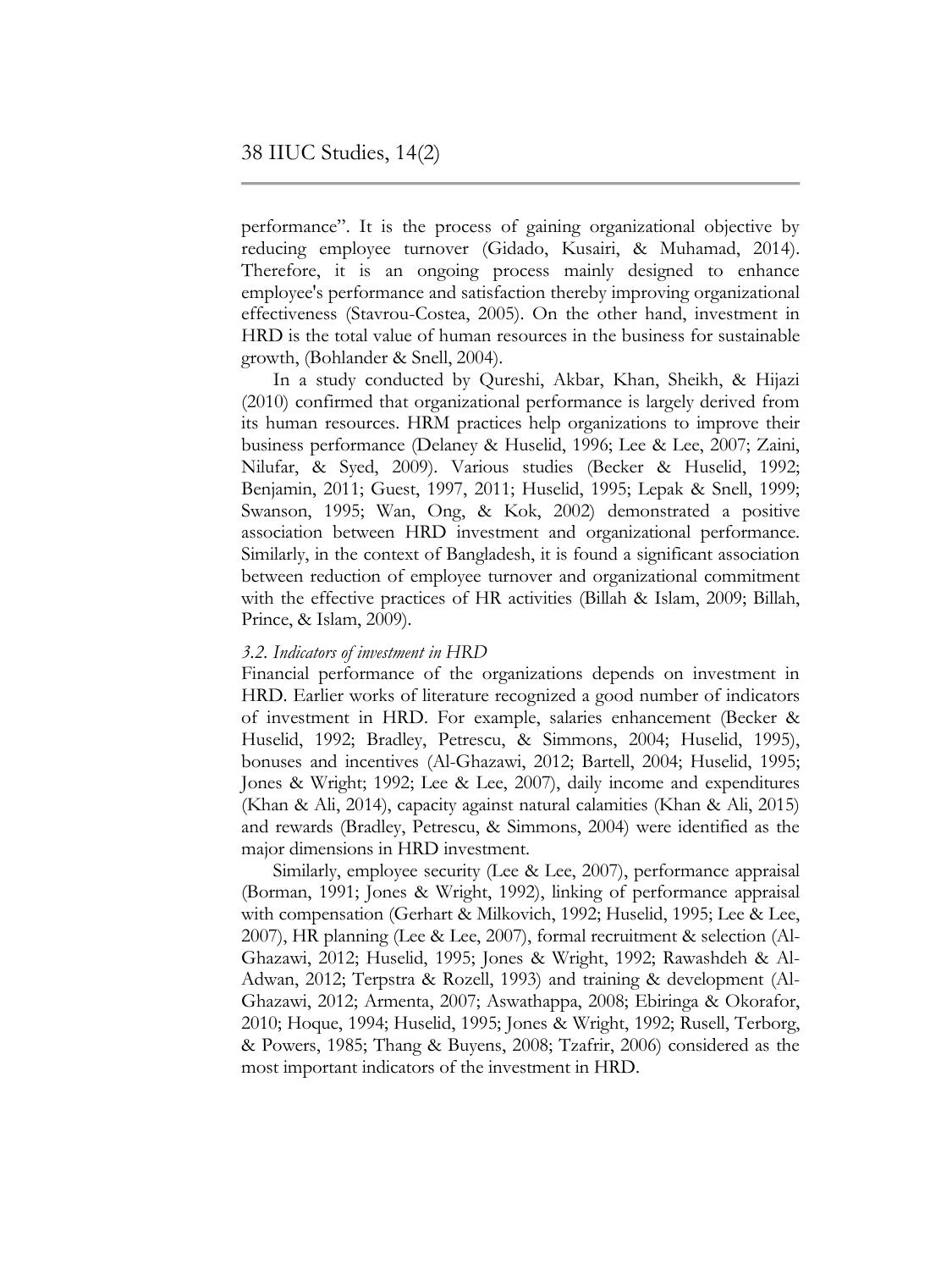#### *3.3. Indicators of financial performance about HRD*

Concerned authors in their study used different measures to find out the performance of the organization. Productivity and profitability (Bhuiyan, Islam, & Rahman, 2013; Huselid, 1995) are commonly used to know the financial performances on the bank. A variety of measures like Return on Asset (ROA), (Bhuiyan et al., 2013; Gidado, Kusairi, & Muhamad, 2014; Hsu, Lin, Lawler, & Wu, 2007; Selvarajan, Ramamoorthy, Flood, Guthrie, MacCurtain, & Liu, 2007), Return on Investment (ROI), (Bhuiyan et al., 2013; Grossman, 2000), earnings per share (EPS) (Bhuiyan et al., 2013; Gidado et al., 2014), net income after tax (NIAT) (Bhuiyan et al., 2013; Grossman, 2000), return on equity (ROE) (Bhuiyan et al., 2013; Gidado et al., 2014), deposit per employee (DPE) (Bhuiyan et al., 2013) etc. are used to identify the performances of the organizations.

Thus, the above review of the literature shows that there have been several studies around the world focusing on HR practices and organizational performance. However, very few numbers of the studies have been conducted on the impact of HRD practices on organizational financial performance especially in the context of banking industries in Bangladesh. This study has been undertaken to fill this obvious research gap.

#### **4. Methodology and Research Design**

The methodology in this study has been discussed under the main points given below:

#### *4.1. Sample selection*

In the study, 20 private commercial banks (PCBs) out of 57 scheduled banks operating in Bangladesh were selected purposely due to the easy access to the requisite data. The list of the scheduled banks is as follows:

| SL. | Nature of Banks                              | Total No. of Banks |
|-----|----------------------------------------------|--------------------|
|     | State Owned Commercial Banks (SOCBs)         | 06                 |
| 2.  | Conventional Private Commercial Banks (PCBs) | 32                 |
| 3.  | Islamic Shariah based PCBs                   | 08                 |
| 4.  | Specialized Banks                            | 02                 |
| -5. | Foreign Commercial Banks (FCBs)              | 09                 |
|     | Total:                                       | 5.                 |

Table 1: List of the scheduled banks in Bangladesh

Source: Bangladesh Bank website: [www.bb.org.bd](http://www.bb.org.bd/)

The selected banks are the local banks, and the names of the banks are enclosed in Appendix 1. An opinion survey consisting of a total number of 120 respondents was conducted for collecting primary data, of which, two executives in the rank and status of manager (in-charge) of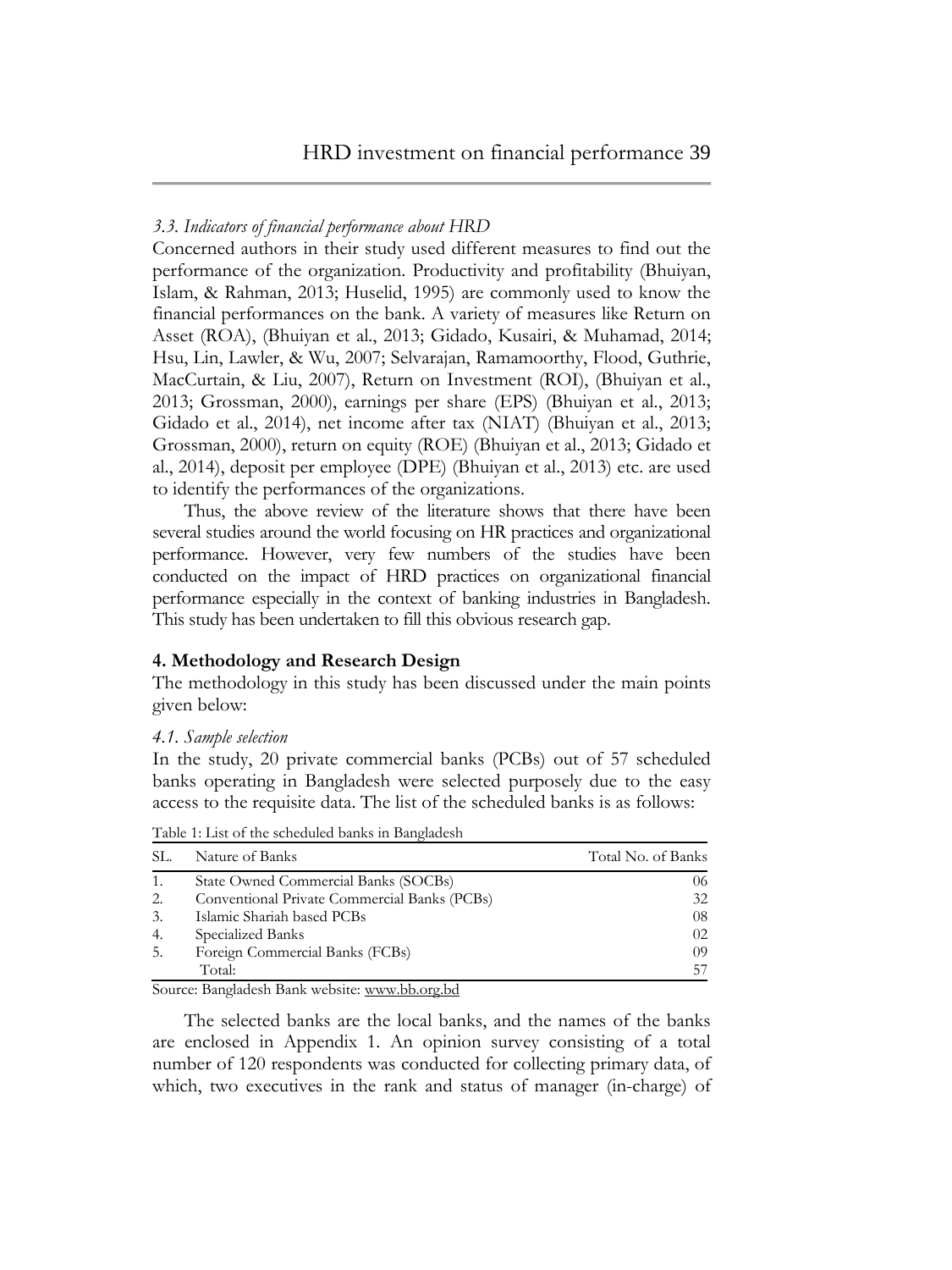Human Resource Development and Accountant (in-charge) of profitability of the banks were taken into consideration. Again, four HR executives from each of the sample banks were selected. These respondents were also purposively chosen to keep in mind the main objective of the study.

## *4.2. Data collection*

## *Secondary data*

The study is mainly based on secondary data which have been collected through total assets, total deposits, total investments, total number of employees, return on investment (ROI) and deposit per employee (DPE) and so on of the sample banks. These data were collected by the researchers from the annual accounts statements, annual reports, and websites of the banks. Again, the main measures of profitability of the banks have been ROI, ROCE, ROTA, and EPS, etc. But in this study, only ROI and DPE have been used to examine the impact of investment in HRD on financial performances of the selected banks.

## *Primary Data*

Although the study is mainly based on secondary data, some primary data for the identification of the indicators of investments in HRD of the banks were also used. A semi-structured questionnaire was used by the researchers for collecting primary data from the respondents by direct interview method. Following groups of indicators of HRD have been identified during interviews which were validated from the existing pieces of literature on the subject:

- a. Salaries and allowances
- b. Bonus and incentives
- c. Provident fund and gratuity etc.
- d. Training, recruitment, workshop, and seminars, etc. and
- e. Staff welfare

## *4.3. Study period*

A period of five financial years ranging from 2007 to 2011 was taken into consideration for the empirical analysis of the study. The secondary data of these fiscal years were collected easily because of availability in the bank websites.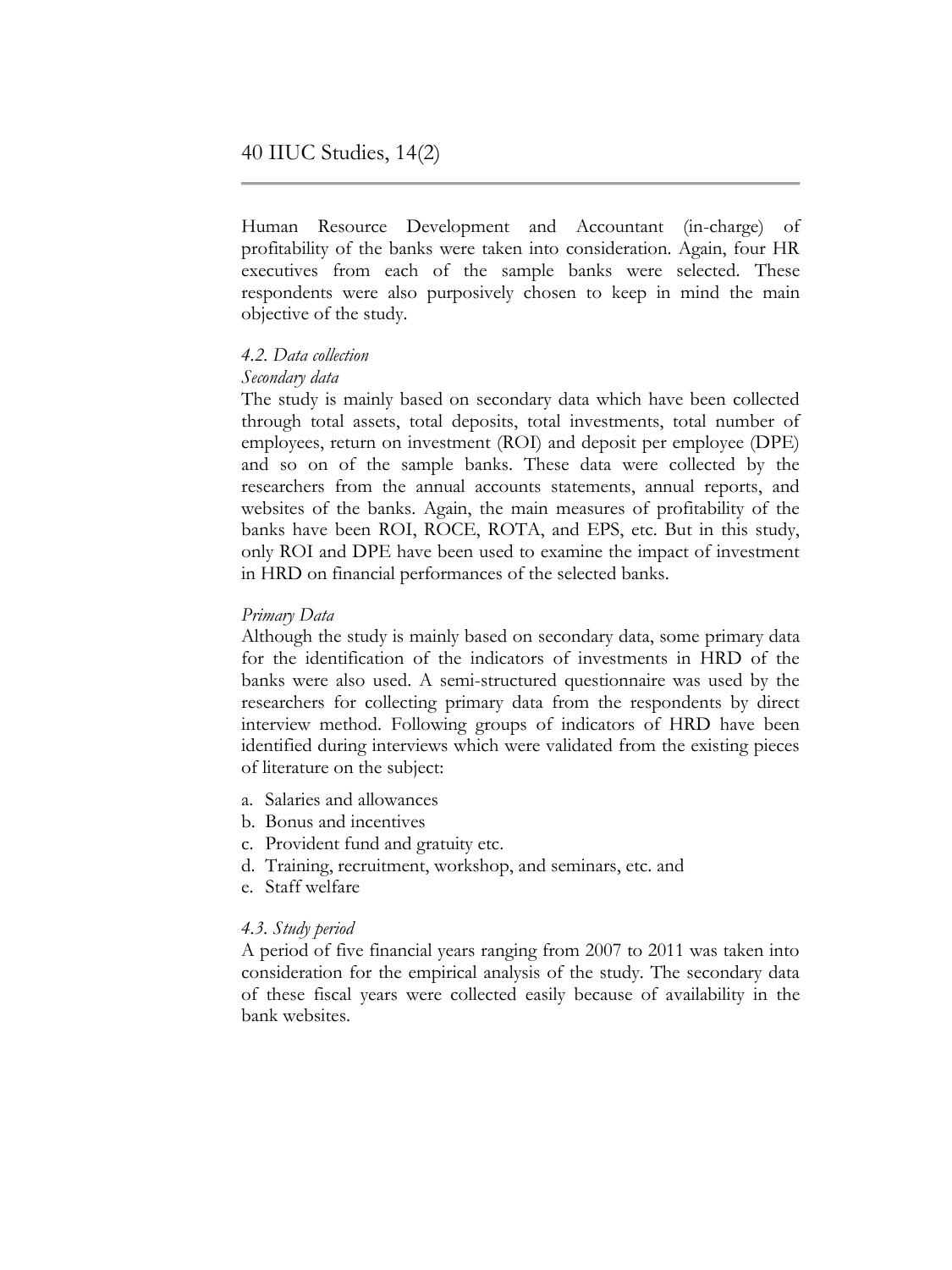## *4.4. Methods of data analysis*

The primary data used in the study were few limiting to the opinions of the respondents as to the indicators of investment in HRD. Therefore, these data were processed and analyzed manually. Using the SPSS program, the secondary data were processed and analyzed. The Pearson correlation technique and multiple correlations and regression model have been used for the study to show the relationship between the dependent variables and independent variables, the association of strength between these variables and to show the extent of the influence of the independent variables on the dependent variables. To test the hypothesis of the study, t-test, F-test and ANOVA have been applied in the study. For the study purpose, Return on Investment (ROI) and Deposit per Employee (DPE) have been taken as the dependent variables, while the independent variables are salaries and allowances, bonus and others, provident fund and gratuity, training, recruitment, workshop and seminars, and staff welfare.

## **5. Analysis of findings**

## *5.1. Analysis of investment in HRD indicators*

After studying the annual reports of the sample banks during the study period, the following Table 2 has been prepared.

Table 2 presents the average position of investment in HRD regarding significant the heads and the total amount in investment in the selected banks from 2007 to 2011. The said table reveals that concerning the total investment in HRD, IBBL occupies the 1st rank followed by UCBL, BBL, PuBL, CBL, PBL, ABBL, DBBL EBL IFIC, BAL, NCCBL, DBL, SBL, SJIBL, SIBL, TBL, MTBL, FSIBL, and ICB. The table also portrays that of all the five heads of investment, salaries & allowances occupy 1st rank with 67.74% of the total investment, provident fund and gratuity with 14.33% of the total investment, bonus and incentives with 13.5% of the total investment, staff welfare with 3.66% of the total investment and lastly, training, workshop etc. with 0.77% of total investment only. These positions are determined regarding the average investment. From the figures shown in Table I, it can be said that investment in salaries and allowance ranges between 37.47% and 78.90%; investment in bonus and others range between 6.50% and 21.53%; investment in provident fund and gratuity ranges between 3.41% and 48.62%; investment in training, recruitment, workshop, etc. ranges between 0.05% and 3.69% and investment in staff welfare ranges between 0.78% and 9.05% among the sample banks. This analysis indicates that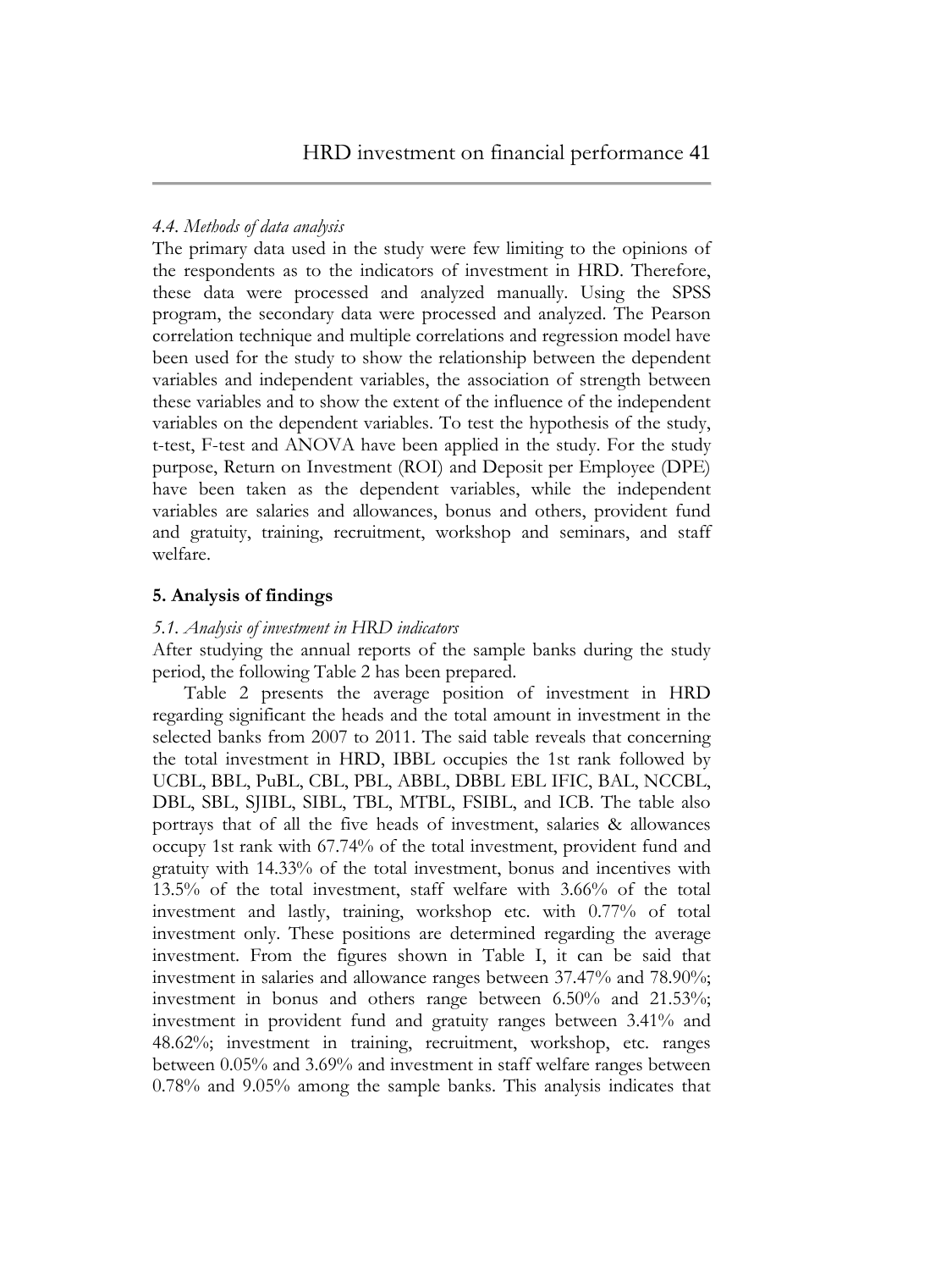lowest investment has been made in training, recruitment, workshop, etc. which implies that the selected banks do not attach due importance to the training and development.

Table 2: Average position of investment in HRD during 2007-2011

|                | SL. Bank     | Salaries and<br>allowances | Bonus and<br>incentives | Provident<br>fund and<br>gratuity | Training,<br>workshop,<br>seminar,<br>recruitment | Staff welfare  | Total<br>investment   | Rank           |
|----------------|--------------|----------------------------|-------------------------|-----------------------------------|---------------------------------------------------|----------------|-----------------------|----------------|
| $\mathbf{1}$   | <b>ABBL</b>  | 5130.45<br>(77.19%)        | 764.07<br>$(11.50\%)$   | 462.58<br>$(6.96\%)$              | 47.24<br>$(0.71\%)$                               | $0.71(3.64\%)$ | 6646.23 (100%)        | $\overline{7}$ |
| $\overline{c}$ | BAL          | 2476.72<br>$(67.64\%)$     | 781.44<br>$(21.34\%)$   | 202.17<br>$(5.52\%)$              | 56.59<br>$(1.55\%)$                               | $1.55(3.96\%)$ | 3661.88 (100%)        | 11             |
| 3              | <b>BBL</b>   | 7449.62<br>$(77.05\%)$     | 1244.14<br>$(12.87\%)$  | 827.74<br>$(8.56\%)$              | 71.36<br>$(0.74\%)$                               | $0.74(0.78\%)$ | 9668.16 (100%)        | 3              |
| 4              | CBL          | 5579.77<br>$(70.26\%)$     | 700.75<br>$(8.82\%)$    | 1241.2<br>$(15.63\%)$             | 144.39<br>$(1.82\%)$                              | $1.82(3.47\%)$ | 7941.36 (100%)        | 5              |
| 5              | DBL          | 2467.98<br>$(68.99\%)$     | 554.1<br>$(15.49\%)$    | 389.44<br>$(10.89\%)$             | 20.97<br>$(0.59\%)$                               | $0.59(4.05\%)$ | 3577.45 (100%)        | 13             |
| 6              | <b>DBBL</b>  | 3399.05<br>$(68.15\%)$     | 898.75<br>$(18.02\%)$   | 424.8 (8.52%)                     | 38.8 (0.78%)                                      | $0.78(4.53\%)$ | 4987.25 (100%)        | 8              |
| 7              | EBL          | 3616.47<br>$(75.36\%)$     | 631.94<br>$(13.17\%)$   | 308.27<br>$(6.42\%)$              | 65.28<br>$(1.36\%)$                               | 1.36 (3.69%)   | 4798.86 (100%)        | 9              |
| 8              | <b>FSIBL</b> | 819.47<br>$(61.76\%)$      | 221.97<br>$(16.73\%)$   | 116.33<br>$(8.77\%)$              | 49 (3.69%)                                        | $3.69(9.05\%)$ | 1326.87 (100%)        | 19             |
| 9              | <b>IBBL</b>  | 13729.88<br>$(76.66\%)$    | 1695.05<br>$(9.46\%)$   | 1525.54<br>$(8.52\%)$             | 150.04<br>$(0.84\%)$                              | $0.84(4.52\%)$ | 17909.95<br>$(100\%)$ | $\mathbf{1}$   |
| 10             | ICB          | 874.68<br>$(78.90\%)$      | 79.06<br>$(7.13\%)$     | 94.38 (8.51%)                     | 10.45<br>$(0.94\%)$                               | $0.94(4.51\%)$ | 1108.56 (100%)        | 20             |
| 11             | IFIC         | 2459.03<br>$(55.85\%)$     | 924.85<br>$(21.01\%)$   | 833.49<br>$(18.93\%)$             | $2.26(0.05\%)$                                    | $0.05(4.16\%)$ | 4402.78 (100%)        | 10             |
| 12             | MTBL         | 1621.93<br>$(69.47\%)$     | 371.56<br>$(15.92\%)$   | 210 (8.99%)                       | 24.81<br>$(1.06\%)$                               | $1.06(4.56\%)$ | 2334.65 (100%)        | 18             |
| 13             | NCCB<br>L    | 2660.73<br>$(73.86\%)$     | 631.49<br>$(17.53\%)$   | 138.53<br>$(3.85\%)$              | $7.81(0.22\%)$                                    | $0.22(4.55\%)$ | 3602.35 (100%)        | 12             |
| 14             | <b>PBL</b>   | 4798.36<br>$(64.41\%)$     | 1603.46<br>$(21.53\%)$  | 623.42<br>$(8.37\%)$              | 63.94<br>$(0.86\%)$                               | $0.86$ (4.83%) | 7449.20 (100%)        | 6              |
| 15             | PuBL         | 6546.94<br>(68.17%)        | 624.17<br>$(6.50\%)$    | 2218.23<br>$(23.10\%)$            | 23.7 (0.25%)                                      | $0.25(1.99\%)$ | 9604.25 (100%)        | $\overline{4}$ |
| 16             | <b>SBL</b>   | 2261.34<br>(67.75%)        | 602.47<br>$(18.05\%)$   | 284.57<br>$(8.53\%)$              | $9.65(0.29\%)$                                    | $0.29(5.38\%)$ | 3337.69 (100%)        | 14             |
| 17             | <b>SJIBL</b> | 1854.47<br>$(64.19\%)$     | 615.88<br>$(21.32\%)$   | 262.51<br>$(9.09\%)$              | $7.07(0.24\%)$                                    | $0.24(5.16\%)$ | 2888.92 (100%)        | 15             |
| 18             | SIBL         | 2065.51<br>$(79.05\%)$     | 363.88<br>$(13.93\%)$   | 89.16 (3.41%)                     | 5.48 $(0.21\%)$                                   | $0.21(3.40\%)$ | 2612.77 (100%)        | 16             |
| 19             | <b>TBL</b>   | 1602.16<br>$(62.93\%)$     | 524.14<br>$(20.59\%)$   | 272.53<br>$(10.70\%)$             | 16.17<br>$(0.64\%)$                               | $0.64(5.14\%)$ | 2545.85 (100%)        | 17             |
| 20             | <b>UCBL</b>  | 4216.06<br>(37.47%)        | 1254.49<br>$(11.15\%)$  | 5470.55<br>$(48.62\%)$            | $40.2(0.36\%)$                                    | $0.36(2.40\%)$ | 11250.84<br>$(100\%)$ | $\overline{c}$ |
| Sample         | Average      | 3781.53<br>$(67.74\%)$     | 754.38<br>$(13.51\%)$   | 799.77<br>$(14.33\%)$             | 42.76<br>$(0.77\%)$                               | 204.35 (3.66%) | 5582.79 (100%)        |                |
| Rank           |              | 1                          | 3                       | $\overline{2}$                    | 5                                                 | 4              |                       |                |
|                |              | Max: 78.90%                | Max: 21.53%             | Max: 48.62%                       | Max: 3.69%                                        | Max: 9.05%     |                       |                |
| Range          |              | Min: 37.47%                | Min: 6.50%              | Min: 3.41%                        | Min: 0.05%                                        | Min: 0.78%     |                       |                |

Note: Figures in the parentheses indicate percentage position Source: Based on data presented in Annual Reports of the selected banks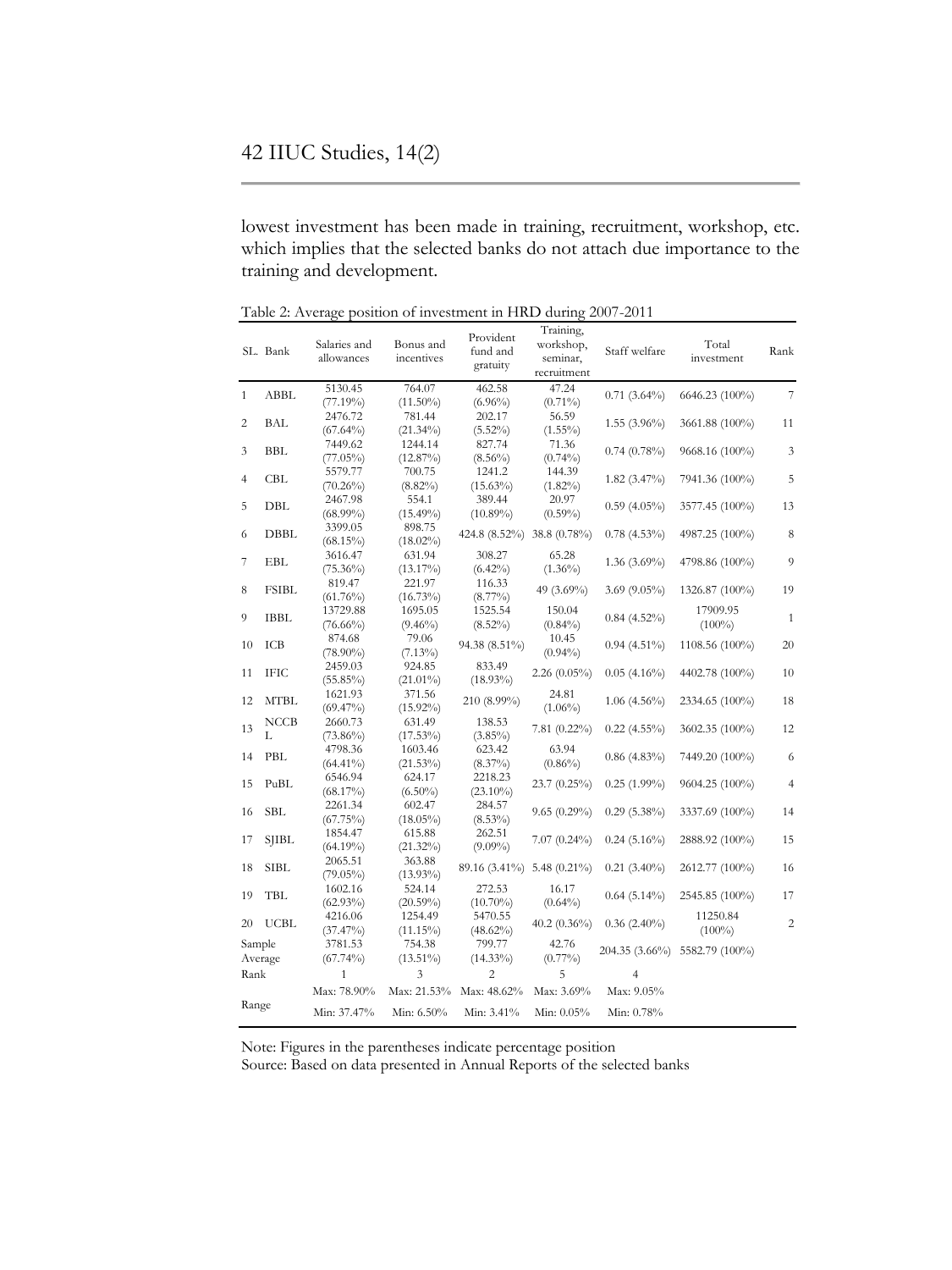## *5.2. Position of financial performances based on ROI & DPE*

The financial performance of any organization whether manufacturing, banking or any other service industries are measured in various ways namely productivity criteria, profitability criteria, and value-added criteria. In this study, only productivity and profitability measures have been used.

#### *Position of financial performances based on ROI*

There are various measures of profitability namely gross return on investment, return on equity, earning per share, return on profit margin, return on capital employed, net profit margin and so on. Of all these measures, ROI is the most common and necessary measure. The following Table 3 shows the position of ROI during 2007-2011.

| SL.                            | Bank         | 2007           | 2008           | 2009           | 2010           | 2011           | Average        | Rank                           |
|--------------------------------|--------------|----------------|----------------|----------------|----------------|----------------|----------------|--------------------------------|
| $\mathbf{1}$<br>$\overline{2}$ | ABBL<br>BAL  | 23<br>11.09    | 23.89<br>13.88 | 21.06<br>18.61 | 32.72<br>15.79 | 14.62<br>13.98 | 23.06<br>14.67 | $\mathbf{1}$<br>$\overline{4}$ |
| 3                              | BBL          | 11.64          | 12.61          | 12.3           | 9              | 12.41          | 11.59          | 11                             |
| $\overline{4}$                 | CBL          | 12             | 14             | 13             | 19             | 9              | 13.40          | $\mathbf 5$                    |
| 5                              | DBL          | 8.68           | 9.18           | 11.58          | 14.53          | 22.76          | 13.35          | 6                              |
| 6                              | DBBL         | 9.69           | 9.48           | 14.64          | 12.17          | 14.11          | 12.02          | 10                             |
| 7                              | EBL          | 11.42          | 12.89          | 13.79          | 14.34          | 11.93          | 12.87          | 9                              |
| 8                              | <b>FSIBL</b> | 7              | 15             | 3              | 9              | $\overline{2}$ | 7.20           | 19                             |
| 9                              | <b>IBBL</b>  | 10             | 11             | 10             | 10             | 11             | 10.40          | 13                             |
| 10                             | ICB          | $\overline{0}$ | 15             | 8              | 3              | 2              | 5.60           | 20                             |
| 11                             | IFIC         | 14             | 14             | 14             | 17             | 17             | 15.20          | 3                              |
| 12                             | <b>MTBL</b>  | 4.1            | 8.11           | 8.99           | 11.13          | 7.7            | 8.01           | 17                             |
| 13                             | <b>NCCBL</b> | 8.3            | 9.77           | 11.08          | 14.59          | 11.26          | 11.00          | 12                             |
| 14                             | PBL          | 12.6           | 9.74           | 15.67          | 13.02          | 15.09          | 13.22          | $\overline{7}$                 |
| 15                             | PuBL         | 7              | 5              | 9              | 13             | 7              | 8.20           | 16                             |
| 16                             | SBL          | 20             | 13             | $\overline{2}$ | $\overline{2}$ | $\overline{2}$ | 7.80           | 18                             |
| 17                             | SJIBL        | 11             | 17             | 12             | 39             | 3              | 16.40          | $\sqrt{2}$                     |
| 18                             | SIBL         | 18             | 13             | $\overline{4}$ | 11             | 3              | 9.80           | 15                             |
| 19                             | TBL          | 10             | 13             | 14             | 22             | 7              | 13.20          | $\,8\,$                        |
| 20                             | <b>UCBL</b>  | 8              | 9              | 10             | 13             | 10             | 10.00          | 14                             |

Table 3: Position of financial performances based on ROI

Source: Annual reports of the sample banks

Table 3, it is revealed that the average ROI during the study period, the majority of the banks has been satisfactory, since their ROI has exceeded the standard norm of 12 percent as recognized by some authors,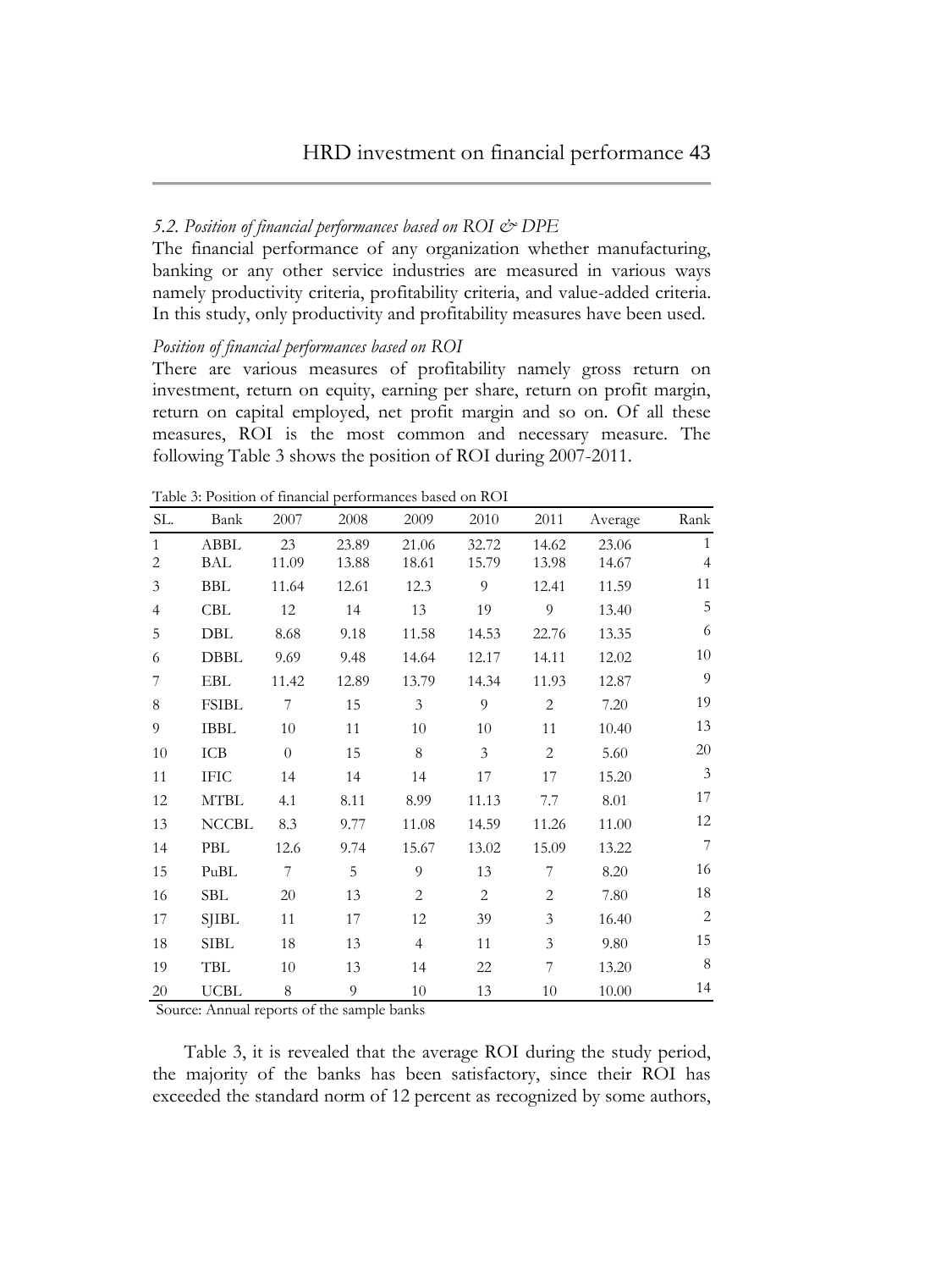for example, Weston and Brigham (1969). These banks are ABBL, BAL, CBL, DBL, DBBL, EBL, IFIC, PBL, SJIBL, and TBL. The average ROI of the remaining banks has not been satisfactory since their ROI has been below the standard norm of 12 percent. Considering the average ROI of the banks, it can be said that ABBL occupies the 1st rank with an average ROI of 23.06% followed by SJIBL with an average ROI of 16.40%, IFIC with average ROI of 15.20%, BAL with average ROI of 14.67%, CBL with average ROI of 13.40%, DBL with average ROI of 13.35%, PBL with average ROI of 13.22%, TBL with average ROI of 13.20%, EBL with average ROI of 12.87%, DBBL with average ROI of 12.02% and so on. Therefore, it can be concluded that the ROI of these ten banks have been satisfactory during the period 2007 to 2011.

#### *Position of financial performances based on DPE*

There are various productivity measures such as total deposits per employee (DPE), total loans and advances per employee, loans, and advances and investment to deposit, total business (total income) per employee, total investment per employee, total equity capital per employee, earning assets per employee, total expenditure per employee. Of all these measures, only DPE is related to the study because investment in HRD tends to increase the deposit of the banks. Therefore, the following Table 4 shows the position of DPE of the selected banks during 2007-2011.

It can be revealed from Table 4 that the average DPE of the selected banks during 2007-2011 has ranged from 11.54 to 62.99 times. Considering the average DPE, it can also be said that the majority of the banks have satisfactory DPE with more than 30 times of average DPE. The table also reveals that in terms of average DPE during the period, DBL occupies the 1st rank with average DPE of 62.05 times followed by SBL with average DPE of 62.05 times, PBL with average DPE of 55.80 times, EBL with average DPE of 54.90 times, BAL with average DPE of 49.60 times, MTBL with average DPE of 46.11 times, ABBL with average DPE of 42.84 times, SJIBL with average DPE of 40.01 times, DBBL with average DPE of 38.28 times, NCCBL with average DPE of 37.05 times & so on. On the other hand, the average DPE of BBL, CBL, FSIBL, IBBL, ICB, IFIC, PuBL has been below 30 times; hence these banks have unsatisfactory DPE during the period. Therefore, it can be concluded that the productivity regarding DPE of these ten banks have been highly satisfactory during 2007-2011 since average DPE of these banks has been more than 37.05 times.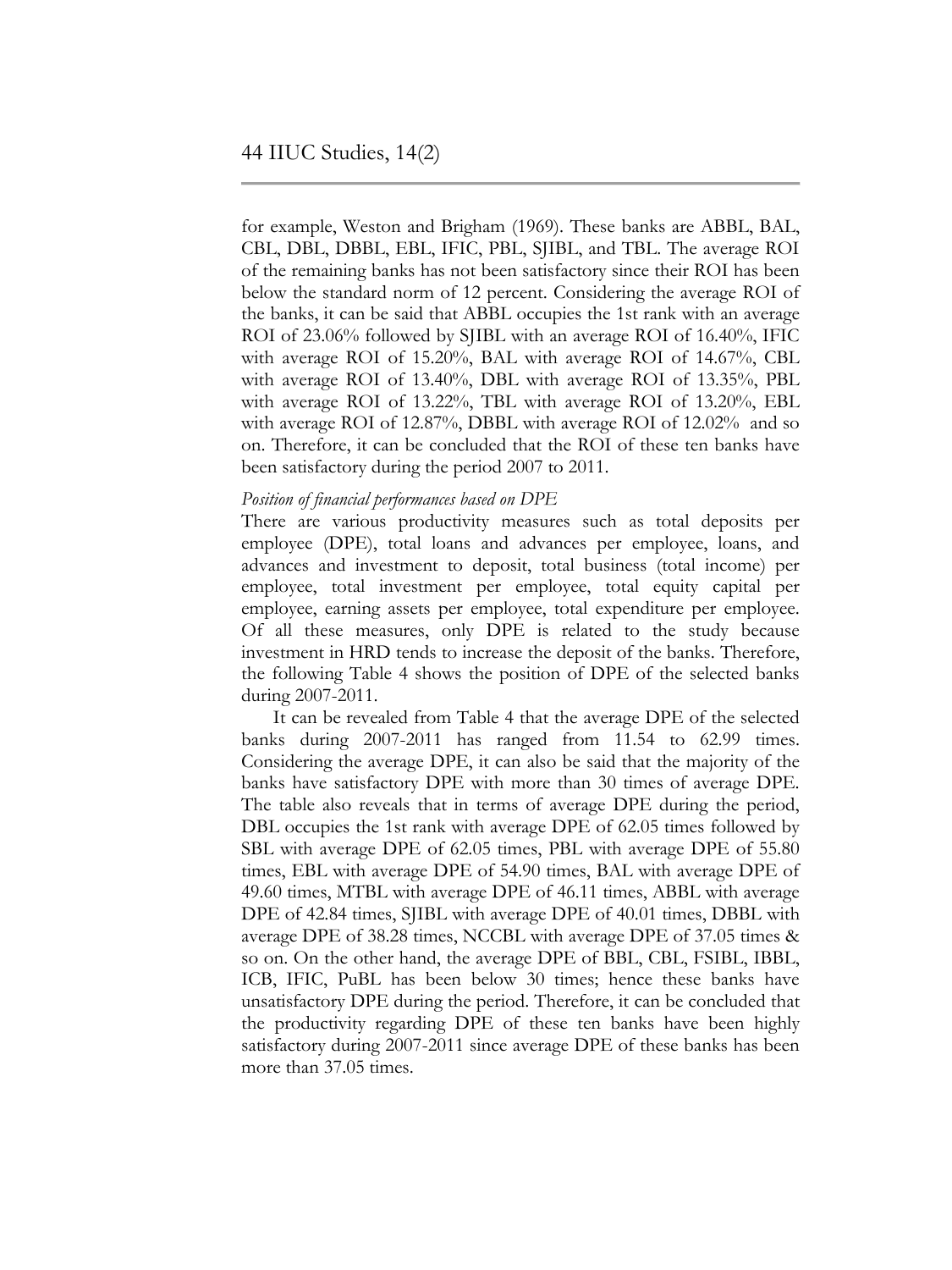| SL.            | Bank         | 2007  | 2008  | 2009  | 2010  | 2011  | Average | Rank           |
|----------------|--------------|-------|-------|-------|-------|-------|---------|----------------|
| $\mathbf{1}$   | ABBL         | 30.94 | 38    | 42.57 | 47.66 | 55.03 | 42.84   | 7              |
| 2              | BAL          | 4.7   | 52.91 | 53.18 | 67.58 | 69.63 | 49.60   | 5              |
| 3              | <b>BBL</b>   | 8.44  | 9.57  | 12.61 | 12.25 | 14.81 | 11.54   | 19             |
| $\overline{4}$ | <b>CBL</b>   | 20.36 | 21.51 | 25.74 | 25.11 | 33.91 | 25.33   | 14             |
| 5              | DBL          | 57.94 | 63.46 | 65.93 | 61.08 | 66.54 | 62.99   | $\mathbf{1}$   |
| 6              | DBBL         | 53.37 | 41.97 | 37.98 | 30.13 | 27.94 | 38.28   | 9              |
| 7              | EBL          | 43.61 | 54.48 | 56.22 | 57.99 | 62.22 | 54.90   | $\overline{4}$ |
| 8              | <b>FSIBL</b> | 29.49 | 19.6  | 18.3  | 20.02 | 19.85 | 21.45   | 17.5           |
| 9              | <b>IBBL</b>  | 20.58 | 10.68 | 25.48 | 28.21 | 28.75 | 22.74   | 15             |
| 10             | ICB          | 29.49 | 19.6  | 18.3  | 20.02 | 19.85 | 21.45   | 17.5           |
| 11             | <b>IFIC</b>  | 14.97 | 17.11 | 22.79 | 23.61 | 29.63 | 21.62   | 16             |
| 12             | <b>MTBL</b>  | 42.87 | 45.76 | 50.36 | 43.02 | 48.54 | 46.11   | 6              |
| 13             | <b>NCCBL</b> | 28.38 | 33.5  | 36.03 | 41.9  | 45.43 | 37.05   | 10             |
| 14             | PBL          | 50.37 | 56.75 | 58    | 58.21 | 55.67 | 55.80   | 3              |
| 15             | PuBL         | 11    | 13.72 | 17.3  | 16.75 | 17.15 | 15.18   | 18             |
| 16             | SBL          | 49.71 | 55.82 | 68.95 | 66.79 | 68.98 | 62.05   | 2              |
| 17             | <b>SJIBL</b> | 40.75 | 41.55 | 36.54 | 37.68 | 43.51 | 40.01   | 8              |
| 18             | <b>SIBL</b>  | 27.17 | 32.69 | 32.73 | 41.3  | 43.96 | 35.57   | 11             |
| 19             | TBL          | 27.43 | 28.02 | 37    | 37.02 | 31.97 | 32.29   | 12             |
| 20             | <b>UCBL</b>  | 20.12 | 23.77 | 30.99 | 41.3  | 42.11 | 31.66   | 13             |

Table 4: Position of financial performances based on deposit per employee (DPE)

Source: Annual reports of the sample banks

## *5.3 Relationship between HRD investment and bank productivity and profitability*

One of the hypotheses of the study is that there is no association between specific HRD indicators and deposit per employee (Productivity measure) and ROI (the Profitability measure). To test this hypothesis correlation matrix has been prepared as shown below:

|       | $X_1$    | $X_2$    | X3       | X4       | X5   |      | Y2 |
|-------|----------|----------|----------|----------|------|------|----|
| $X_1$ |          |          |          |          |      |      |    |
| $X_2$ | $.478**$ |          |          |          |      |      |    |
| $X_3$ | $.379**$ | $.398**$ |          |          |      |      |    |
| $X_4$ | $.450**$ | $.486**$ | $.210*$  |          |      |      |    |
| $X_5$ | $.548**$ | $.570**$ | $.367**$ | $.506**$ |      |      |    |
| $Y_1$ | .068     | $.215*$  | .043     | .085     | .062 |      |    |
| $Y_2$ | .181     | .050     | .184     | $.218*$  | .034 | .112 |    |

Table 5: *Relationship between HRD investment and bank productivity and profitability*

\*\* Correlation is significant at the 0.01 level (2-tailed).

\* Correlation is significant at the 0.05 level (2-tailed).

Source: Compiled by the researchers using SPSS program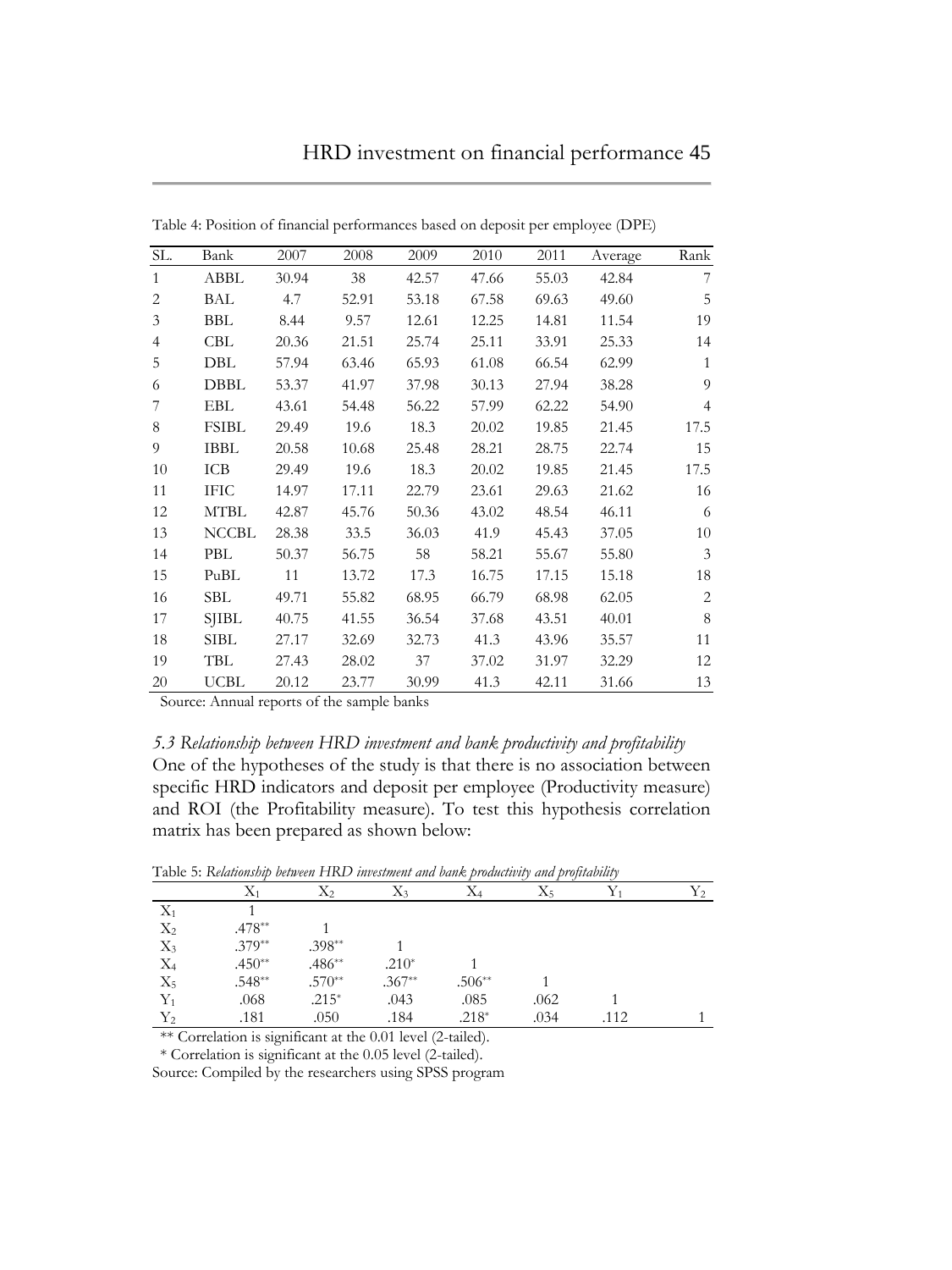The Table 5 reveals that the relationship between X2 (Bonus and Others) and Y1 (ROI) is positive and also statistically significant at the 1% level. Again, the relationship between X4 (Training & others) and Y2 (DPE) has also been positive and statistically significant at 1% level. But the relationship between X1 and Y1 and Y2 respectively, X2 and Y2, X3 and Y1 and Y2 respectively, X4 and Y1 and X5 and Y1 and Y2 respectively have been positive but not statistically significant. Such positive relation between independent variables X1, X2, X3, X4, X5, and the dependent variable Y1 and Y2 respectively implies that the more investment in HRD indicators, the more the ROI and DPE and vice versa. From the analysis, therefore, it can be said that null hypothesis has been rejected implying thereby that investment in each indicator of HRD has a positive relationship with ROI and DPE of the selected banks.

#### *5.4 Impact of investment in HDR on Bank productivity and profitability*

In order to measure the impact of the specific indicators of HRD namely Salaries and Allowance (X1), Bonus and others (X2), Provident fund and Gratuity (X3), Training (X4), Staff Welfare (X5) herein known as independent variables and ROI (Y1) and DPE (Y2) known as dependent variables, the following two regression models have been developed. Model 1:

Y1 (ROI) = β0+β1x1+ β2x2 + β3x3 + β4x4 + β5x5 +e

Model 2:

Y2 (DPE) =  $β0+β1x1+β2x2 + β3x3 + β4x4 + β5x5 + e$ 

Where ß0, ß1, ß2, ß3, ß4 and ß5 are the regression co-efficient and e is error term.

The results of model 1 are presented below:

Table 6: Regression (Y1=ROI)

| <b>Model Summary</b> |       |     |                            |                            |  |
|----------------------|-------|-----|----------------------------|----------------------------|--|
| Model                |       |     | R Square Adjusted R Square | Std. Error of the Estimate |  |
|                      | .574a | 329 | 226                        | 5.9224568                  |  |
|                      |       |     |                            |                            |  |

a. Predictors: (Constant), X5, X3, X4, X2, X1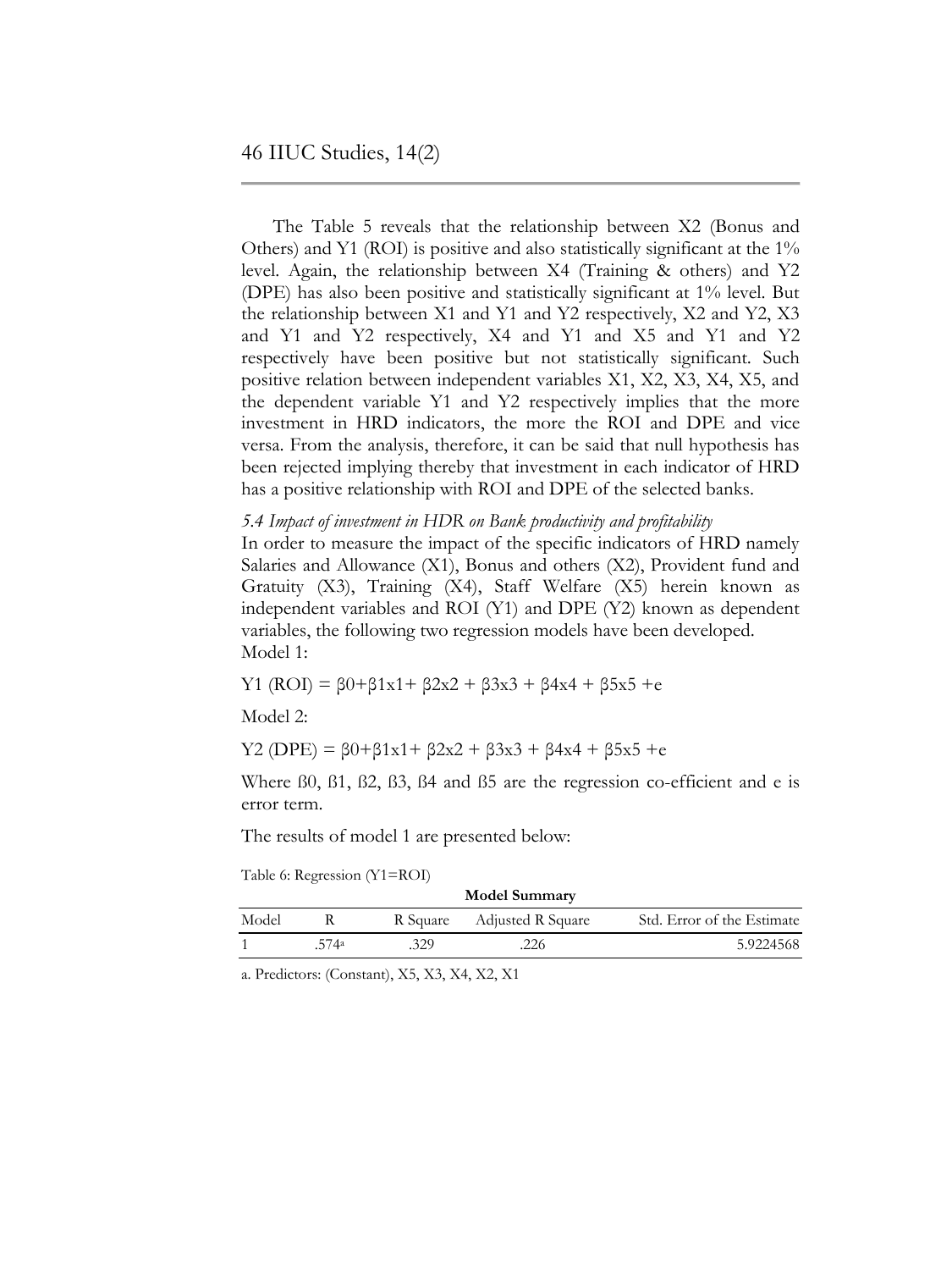|       | Table 6: to be continued |                |                           |             |       |       |
|-------|--------------------------|----------------|---------------------------|-------------|-------|-------|
|       |                          |                | <b>ANOVA</b> <sup>b</sup> |             |       |       |
| Model |                          | Sum of Squares | Df                        | Mean Square |       | Sig.  |
|       | Regression               | 267.792        |                           | 53.558      | 1.527 | .089a |
|       | Residual                 | 3297.096       | 94                        | 35.075      |       |       |
|       | Total                    | 3564.888       | 99                        |             |       |       |

# HRD investment on financial performance 47

a. Predictors: (Constant), X5, X3, X4, X2, X1

b. Dependent Variable: Y1

|              |                |        | Coefficients <sup>a</sup>      |                              |        |      |
|--------------|----------------|--------|--------------------------------|------------------------------|--------|------|
|              |                |        | Unstandardized<br>Coefficients | Standardized<br>Coefficients |        |      |
| Model        |                | B      | Std. Error                     | Beta                         | t      | Sig. |
|              | (Constant)     | 10.467 | 1.007                          |                              | 10.395 | .000 |
|              | X1             | .021   | .001                           | .017                         | 2.109  | .014 |
| $\mathbf{1}$ | X2             | .018   | .007                           | .348                         | 2.502  | .014 |
|              | X <sub>3</sub> | .003   | .003                           | .139                         | 1.255  | .012 |
|              | X4             | .015   | .075                           | .026                         | 3.204  | .039 |
|              | X5             | .025   | .029                           | .149                         | 2.856  | .094 |

a. Dependent Variable: Y1

Source: Compiled data using SPSS program

To test how well the model 1 fits the data and findings, coefficients of determination (R2) and ANOVA test are significant. It is seen in the above table that the value of R2 (Adjusted) is equal to 0.226. This value of R2 signifies that investment in HRD can explain 22.6% of the observed variability in ROI. The variance is significant as indicated by F-value 1.527 at about 10 % level of significance. Therefore, it can be concluded that regarding the return on investment (ROI) of the selected banks have been influenced by the investment in HRD indicators to the extent of 22.6% only.

The results of model 2 are presented below:

|  |  | Table 7: Regression (Y2=DPE) |
|--|--|------------------------------|
|--|--|------------------------------|

|       |                   |          | <b>Model Summary</b> |                            |
|-------|-------------------|----------|----------------------|----------------------------|
| Model |                   | R Square | Adjusted R Square    | Std. Error of the Estimate |
|       | .641 <sup>a</sup> | .411     | .371                 | 15.37                      |
|       |                   |          |                      |                            |

a. Predictors: (Constant), X5, X3, X4, X2, X1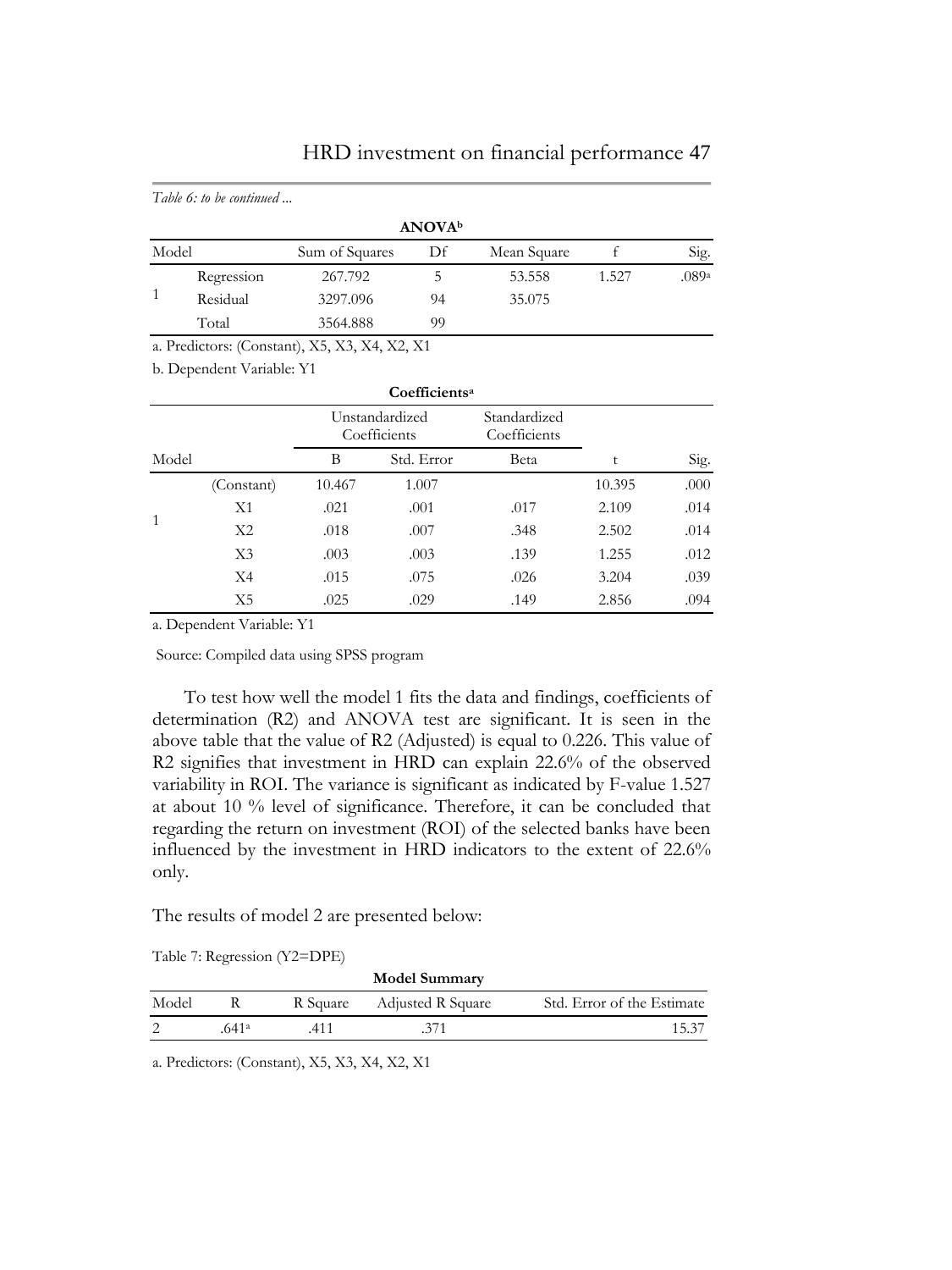## 48 IIUC Studies, 14(2)

*Table 7: to be continued ...*

|       |            |                                               | <b>ANOVA</b> <sup>b</sup> |             |       |       |
|-------|------------|-----------------------------------------------|---------------------------|-------------|-------|-------|
| Model |            | Sum of Squares                                | Df                        | Mean Square |       | Sig.  |
|       | Regression | 5992.018                                      | ל                         | 1198.404    | 5.072 | .000a |
| 2     | Residual   | 22211.454                                     | 94                        | 236.292     |       |       |
|       | Total      | 28203.472                                     | 99                        |             |       |       |
|       |            | a. Predictors: (Constant), X5, X3, X4, X2, X1 |                           |             |       |       |

b. Dependent Variable: Y2

|                               |                |        | Coefficients <sup>a</sup>      |      |        |      |
|-------------------------------|----------------|--------|--------------------------------|------|--------|------|
|                               |                |        | Unstandardized<br>Coefficients |      |        |      |
| Model                         |                | В      | Std. Error                     | Beta | t      | Sig. |
|                               | (Constant)     | 36.980 | 2.613                          |      | 14.150 | .000 |
|                               | X1             | .009   | .003                           | .375 | 2.623  | .010 |
| $\mathfrak{D}_{\mathfrak{p}}$ | X <sub>2</sub> | .031   | .019                           | .213 | 1.661  | .010 |
|                               | X <sub>3</sub> | .015   | .007                           | .224 | 2.193  | .031 |
|                               | X <sub>4</sub> | .582   | .196                           | .351 | 2.973  | .004 |
|                               | X5             | .222   | .076                           | .467 | 2.920  | .004 |

a. Dependent Variable: Y2

Source: Compiled data using SPSS program

To test how well the model 2 fits the data and findings, coefficients of determination (R2) and ANOVA test are significant. It is seen in the above table that the value of R2 (Adjusted) is equal to 0.371. This value of R2 signifies that investment in HRD can explain 37.1% of the observed variability in DPE. The variance is highly significant as indicated by Fvalue 5.072 at about 1% level of significance. Therefore, it can be concluded that the investment in HRD indicators has influenced DPE of the selected banks to the extent of 37.1%. From the analysis of the model-1 and model-2, it can be said that null hypothesis has been rejected implying thereby that investment in HRD has a significant impact on ROI and DPE of the selected banks.

## **6. Conclusion**

From the analyses of the study, it is seen that the major indicators of HRD investment, in order of importance are salaries and allowances, provident fund and gratuity, bonus and incentives, staff welfare and training, workshop, seminar, etc. Thus, it is seen that the lowest investment is made in the training and development of human resources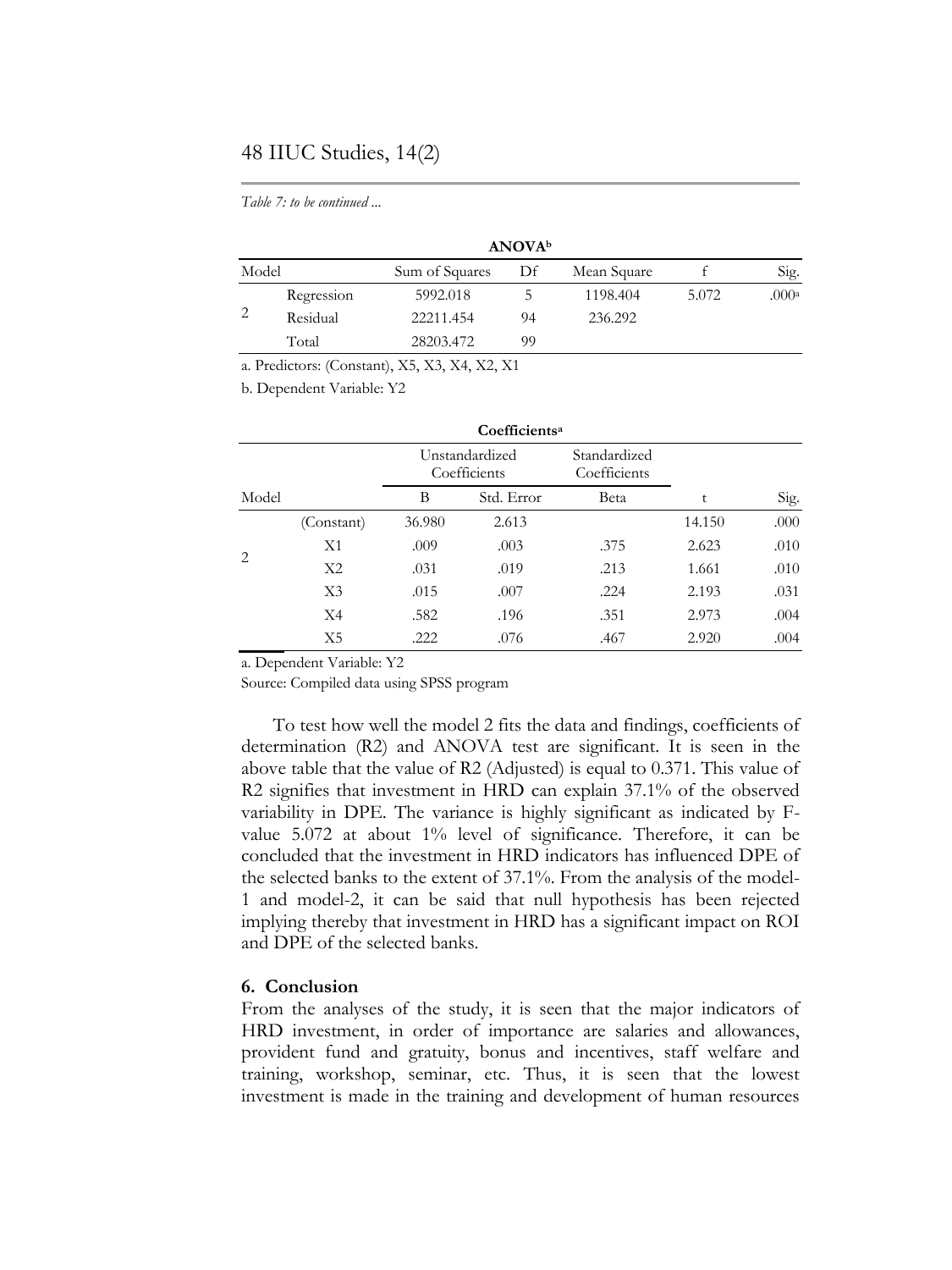thereby neglecting this vital indicator of investment in HRD. The correlation matrix reveals that there is a positive relationship between each of the independent variables and dependent variables. Again, the regression models indicate that the investment in HRD has a positive impact on both the DPE and ROI of the sample banks. The significant contribution of this paper is to persuade HR managers and the top management of the banks to take serious attention on the higher investment in HRD indicators especially in training and development and employee welfare to make the banking sectors effective and dynamic for sustainable economic growth. Further studies may be conducted in the context of manufacturing and other service sector enterprises with larger sample size. Case studies, focus groups, and longitudinal studies may also be undertaken in this vital issue of HRM.

#### **References**

- Al-Ghazawi, M. (2012). The impact of investments in human resource activities on the effectiveness of investment in human capital: The case of commercial banks in Jordan. *International Journal of Business and Social Science*, *3*(18), 253- 261.
- Armenta, M. W. (2007). The financial sector and economic development: Banking on human capital. *Journal of Public and International Affairs, 18,* 188- 203.
- Arthur, J. B. (1994). Effects of human resource systems on manufacturing performance and turnover. *Academy of Management Journal*, *37*(3), 670-687.
- Aswathappa, K. (2008). Human Resource Management: Text and Cases. Delhi: Tata McGraw-Hill Publishing Company Limited.
- Baniya, L. B. (2004). Human resource development practice in Nepalese business organizations: A case study of manufacturing enterprises in POKHARA. *The Journal of Nepalese Business Studies, 1(*1), 88-98.
- Bartell, A. P. (2004). Human resource management and organizational performance: Evidence from retail banking. *Industrial and Labour Relations Review, 57*(2), 181-203.
- Becker, B. E., & Huselid, M. A. (1992). Direct Estimates of SDy and the Implications for Utility Analysis. *Journal of Applied Psychology, 77*, 227-233.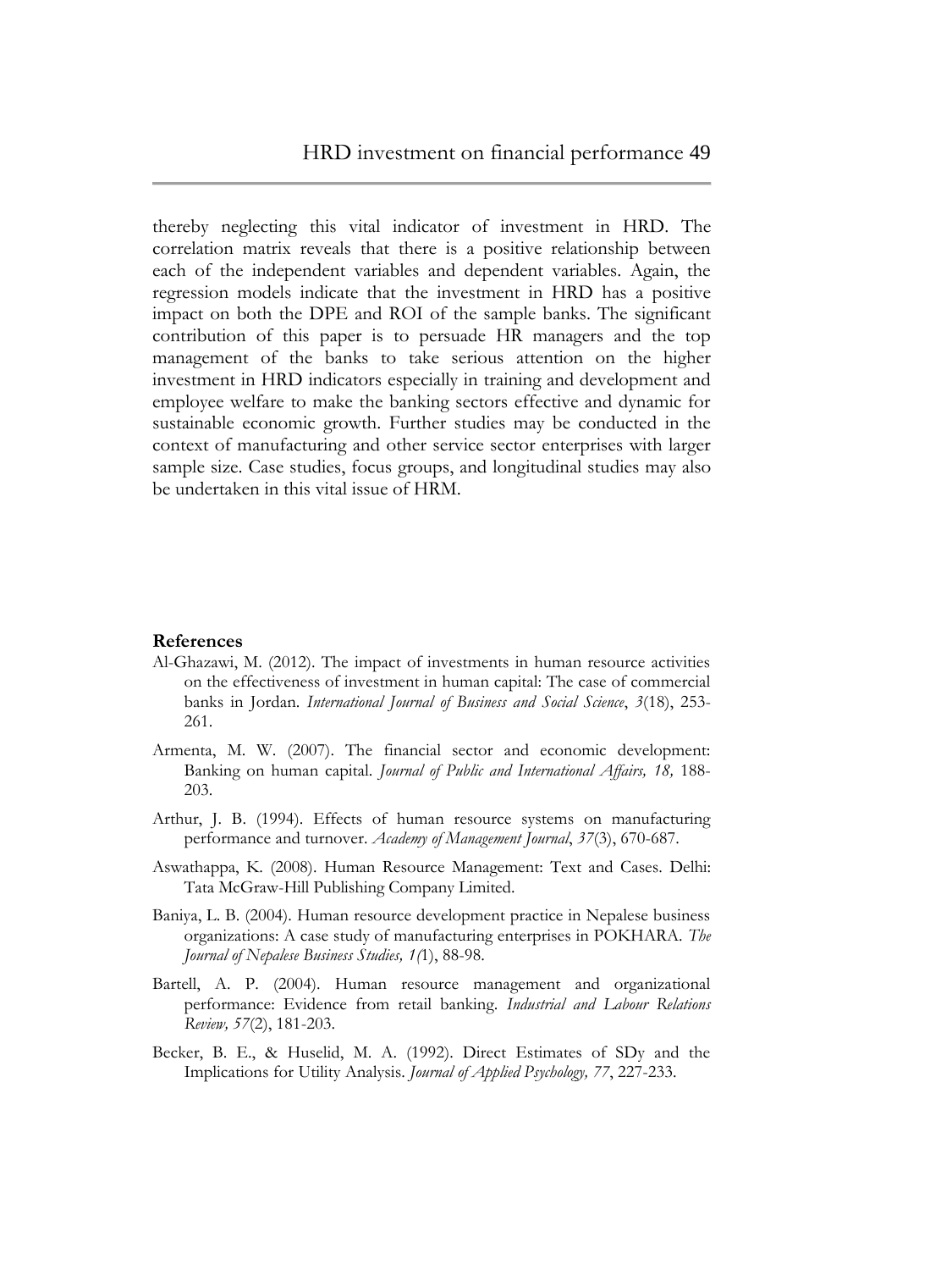- Becker, B., & Gerhart, B. (1996). The Impact of human resource management on organizational performance: Progress and prospects, *The Academy of Management Journal, 39*(4), 779-801.
- Benjamin, A. (2011). An assessment of human resource development climate in Rwanda private sector organisations. *International Bulletin of Business Administration*, *12,* 56-68.
- Bhuiyan, M. Z. H., Islam, M. M., & Rahman, M. A. (2013). Impact of productivity on profitability of some selected commercial banks (PCBs) in Bangladesh. *Journal of Banking and Financial Services, 14*(1&2), 83-102.
- Billah, M. M., & Islam, S. (2009). Human resource management practices and organizational commitment; a survey on private commercial banks in Bangladesh. *Southeast University Journal of Business Studies*, *1,* 153-166.
- Billah, M. M., Prince, S. A., & Islam, S. (2009). Human resource management practices and employee turnover; A study on private commercial banks in Bangladesh. *Journal of Business and Technology, 4*(1), 63-82.
- Bohlander, G., & Snell, S. (2004). Implementing compensation and security. *Managing Human Resources*, 439-442.
- Borman, W. C. (1991). Job behavior, performance, and effectiveness. In M. D. Dunnette, & L. M. Hough (Eds.), *Handbook of industrial and organizational psychology (2d ed*.), *2,* 271-326. Palo Alto, CA: Consulting Psychologists Press.
- Bradley, S., Petrescu, A., & Simmons, R. (2004). The impacts of human resource management practices and pay inequality on workers' job satisfaction. *Paper presented at the Western Economic Association 79th Annual Conference Vancouver.*
- Cappelli, P., & Anne, C. H. (1996). Distinctive human resources are firms' core competencies. *Organizational dynamics, 24*, 7-22.
- Delaney, J. T., & Huselid, M. A. (1996). The Impact of Human Resource Management Practices on Perceptions of Organizational Performance. *The Academy of Management Journal, 39*(4), 449-469.
- Ebiringa, O. T., & Okorafor, G. F. (2010), Effects of human capital development on the performance of small and medium scaled enterprises in the South-Eastern region of Nigeria. *Journal of Sustainable Development in Africa, 12*(8), 49-58.
- Gerhart, B., & Milkovich, G. T. (1992). Employee compensation: Research and practice. In M. D. Dunnette, & L. M. Hough (Ed.), *Handbook of industrial and organizational psychology, 3*, 481-569. Palo Alto, CA: Consulting Psychologists Press.
- Gidado, M. A., Kusairi, S., & Muhamad. S. (2014). Investing in human resource development: Empirical evidence from banking institutions of Malaysia and Nigeria. *Journal of Economics and Sustainable Development, 5*(12), 123-132.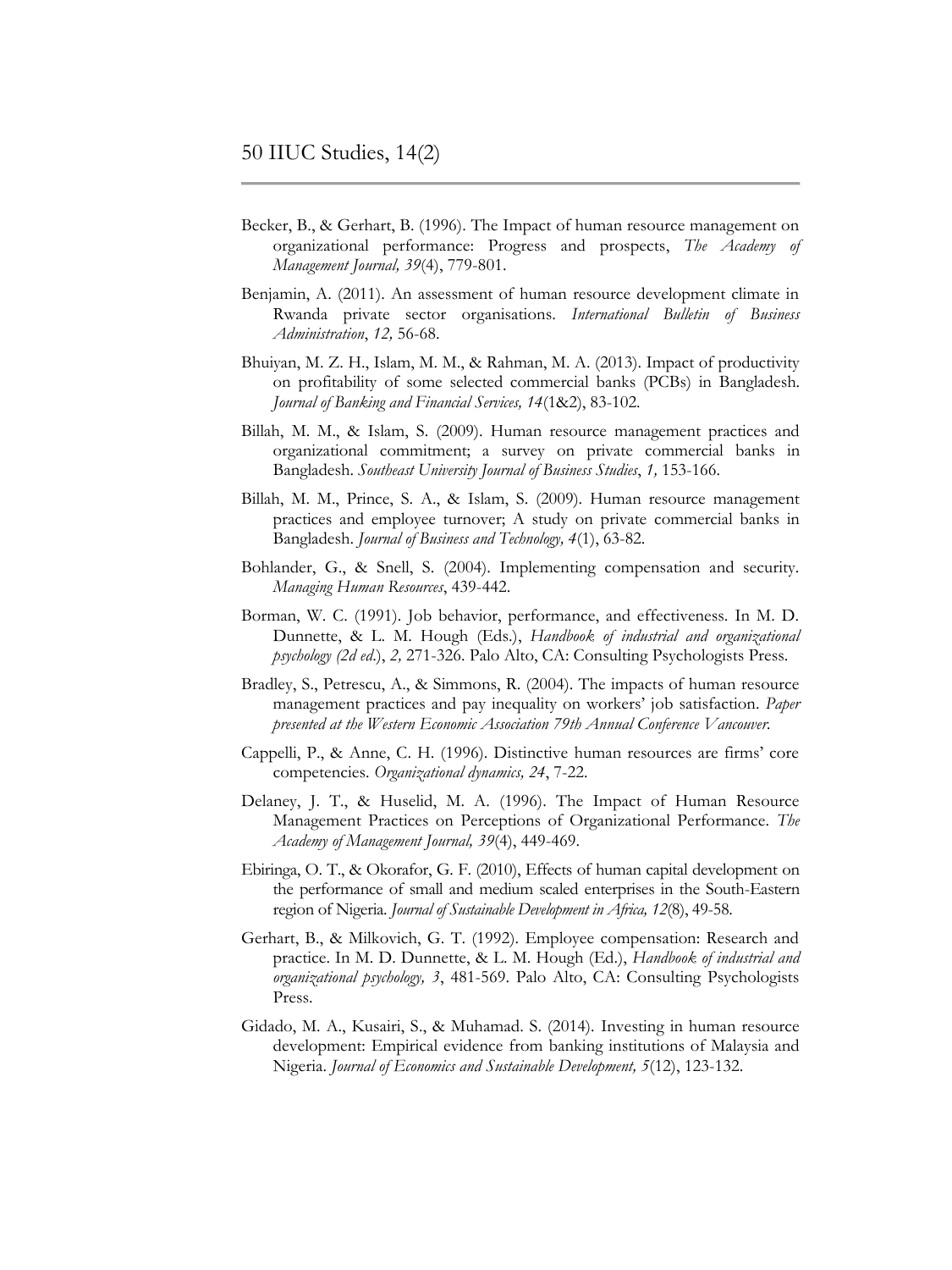- Grossman, R. J. (2000). Measuring up: Appropriate metrics help HR prove its worth. *HR Magazine, 45*, 28-35.
- Guest, D. E. (1997). Human resource management and performance: A review and research agenda. *The International Journal of Human Resource Management, 8*(3), 263-276. DOI:10.1080/095851997341630
- Guest, D. E. (2011). Human resource management and performance: Still searching for some answers. *Human Resource Management Journal, 21*(1), 3-13.
- Harel, G. H., & Tzafrir, S. S. (2004). The effect of human resource management practices on the perceptions of organizational and market performance of the firm. *Human Resource Management, 38*(3), 185-200.
- Hoque, M. J. (1994). Human resource development and organizational effectiveness. In R. B. Talukder (Ed.), *Management of Change in South Asia* (pp. 433-451). Dhaka: UPL.
- Hsu, I. C., Lin, C. Y. Y., Lawler, J. J., & Wu, S. H. (2007). Toward a model of organizational human capital development: Preliminary evidence from Taiwan. *Asia Pacific Business Review, 13*, 251-275.
- Huselid, M. A. (1993). *Essays on human resource management practices, turnover, productivity, and firm performance*. Unpublished PhD Dissertation: State University: Buffalo, New York.
- Huselid, M. A. (1995). The impact of human resource management practices on turnover, productivity, and corporate financial performance. *Academy of Management Journal, 38*, 635-672.
- Ivancevich, J. A. (2003). *Human Resource Management (9th ed.)*. New York: McGraw-Hill.
- Jones, G. R., & Wright, P. M. (1992). An economic approach to conceptualizing the utility of human resource management practices. In K. Rowland, & G. Ferris (Eds.), *Research in Personnel and Human Resources Management, 10*, 271- 299. Greenwich, CT: JAI Press.
- Khan, M. A., & Ali, A. J. (2014). The role of training in reducing poverty: The case of the ultra-poor in Bangladesh. *International Journal of Training and Development, 18*(4), 271-281. DOI: 10.1111/ijtd.12041
- Khan, M. A., & Ali, A. J. (2015). Do non-governmental organisations' socioeconomic and training programmes improve disaster prevention capacity of their beneficiaries? *International Social Work, 58*(3), 401-420. DOI: 10.1177/0020872815570074
- Lado, A. A., & Wilson, M. C. (1994). Human resource systems and sustained competitive advantage: A competency-based perspective. *Academy of Management Review, 19*(4), 699-727.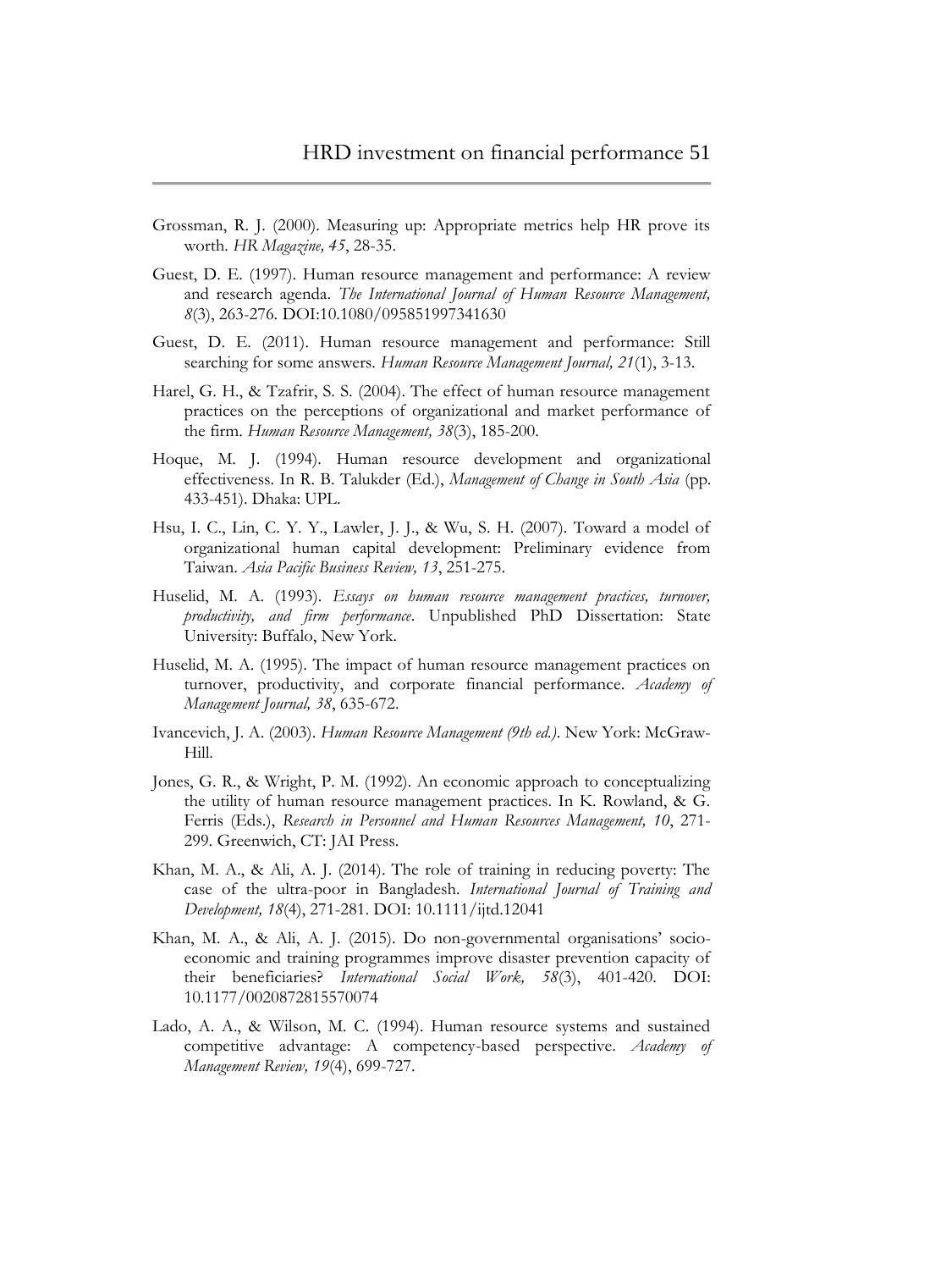- Lee, F-H., & Lee, F-Z. (2007, November). The relationships between HRM practices, leadership style, competitive strategy and business performance in Taiwanese steel industry. In *Proceedings of the 13th Asia Pacific Management Conference*, Melbourne, Australia (pp. 953-971).
- Lepak, D., & Snell, S. (1999). The human resource architecture: Toward a theory of human capital allocation and development. *Academy of Management Review, 24*(1), 31-48.
- Lepak, D., & Snell, S. (2002). Examining the human resource architecture: The relationships among human capital, employment and resource configurations. *Journal of Management, 28*(4), 517-543.
- Liao, S. Y. (2005). Business strategy and performance: The role of human resource management control. *Business Strategy performance, 34*(3), 294-309.
- Olayemi, S. O. (2012). Human capital investment and industrial productivity in Nigeria. *International Journal of Humanities and Social Science, 2*(16), 298-307.
- Qureshi, M. T., Akbar, A., Khan, A. M., Sheikh, A. R, & Hijazi, T. S. (2010). Do human resource management practices have an impact on financial performance of banks? *African Journal of Business Management, 4*(7), 1281-1288.
- Randall, D. J., & Ferry, S. F. (1992). *4 Catecholamines*. In Fish physiology (Vol. 12, pp. 255-300). Academic Press.
- Rawashdeh, A. M., & Al-Adwan, I. K. (2012). The impact of human resource management practices on corporate performance: Empirical study in Jordanian commercial banks. *African Journal of Business Management, 6*(41), 10591-10595. DOI: 10.5897/AJBM12.1169
- Russell, J. S., Terborg, J. R., & Powers, M. L. (1985). Organizational performances and organizational level training and support. *Personnel Psychology, 38*, 849-863.
- Selvarajan, T. T., Ramamoorthy, N., Flood, P. C., Guthrie, J. P., MacCurtain, S., & Liu, W. (2007). The role of human capital philosophy in promoting firm innovativeness and performance: Test of a causal model. *International Journal of Human Resource Management, 18*(8), 1456-1470.
- Singh, K. (2004). Impact of HR practices on perceived firm performance in India. *Asia Pacific Journal of Human Resources, 42*(3), 301-317.
- Stavrou-Costea, E. (2005). The challenges of human resource management towards organizational effectiveness. *Journal of European Industrial Training, 29*(2), 112-134.
- Swanson, R. A. (1995). Human resource development: Performance is the key. *Human Resource Development Quarterly, 6*(2), 207-213.
- Sweetland, S. R. (1996). Human capital theory: Foundations of a field of inquiry. *Review of Educational Research, 66*(3), 341-359.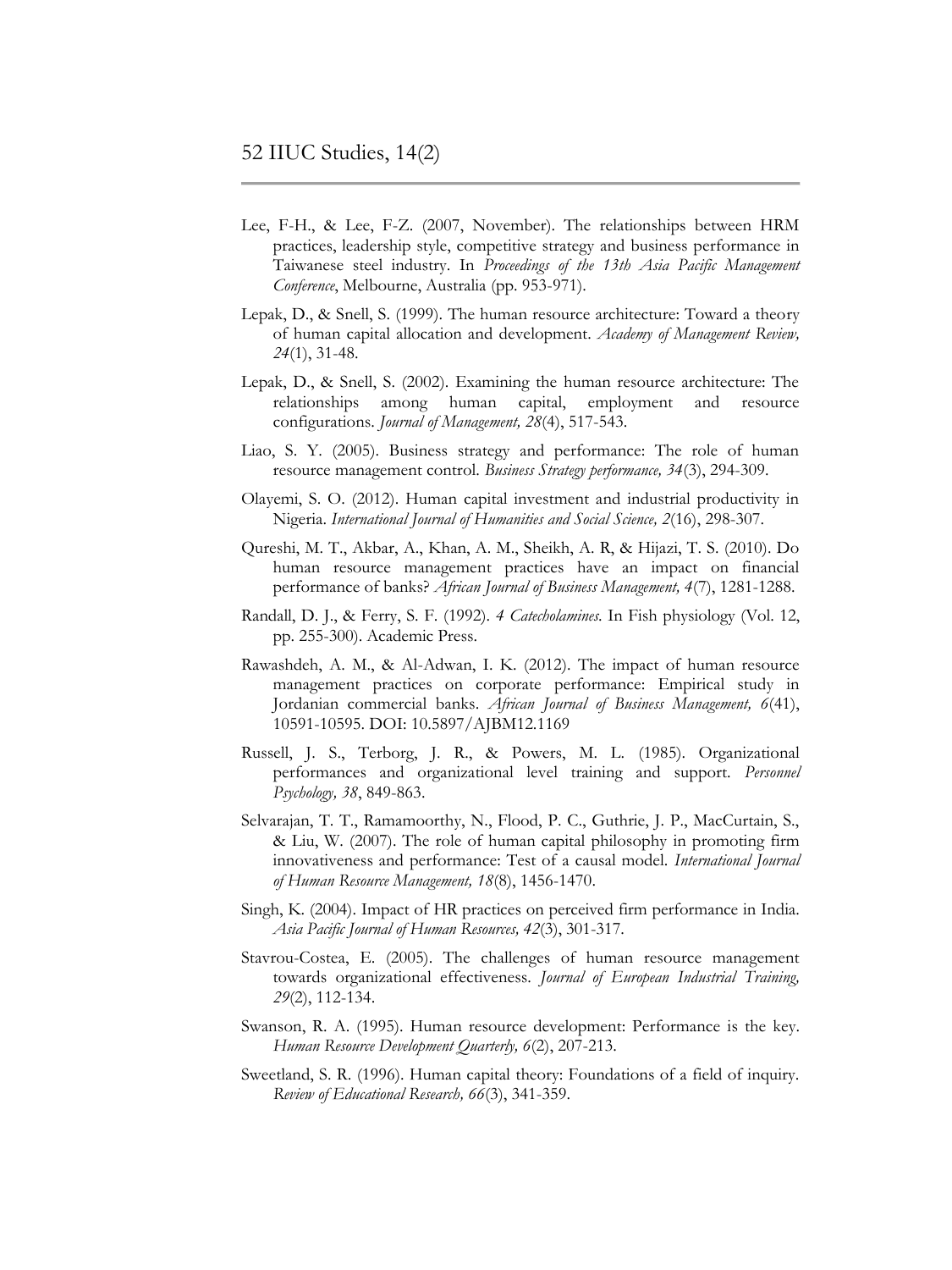- Terpstra, D. E., & Rozell, E. J. (1993). The relationship of staffing practices to organizational level measures of performance. *Personnel Psychology, 46*(1), 27- 48.
- Thang, N. N., & Buyens, D. (2008). *What we know about relationship between training and firm performance: A review of literature*. Paper presented at the 7th International Conference on Ethics and Quality of Work-Life for Sustainable Development, Bangkok, Thailand.
- Tzafrir, S. S. (2006). A universalistic perspective for explaining the relationship between HRM practices and firm performance at different points in time. *Journal of Managerial Psychology, 21*(2), 109-130.
- Wan, D., Ong, C. H., & Kok, V. (2002). Strategic human resource management and organizational performance in Singapore. *Compensation and Benefits Review, 34*(4), 33-42.
- Weston, J. F., & Brigham. F. E. (1969). *Managerial finance.* New York: Holtrenehart and Winston.
- Wright, P. M., & McMahan, G. C. (1992). Theoretical perspectives for strategic human resource management. *Journal of Management, 18*(2), 295-320.
- Zaini A., Nilufar, A., & Syed, S. A. (2009). The effect of human resource management practices on business performance among private companies in Malaysia. *International Journal of Business and Management, 4*(6), 65-72.

#### **Corresponding author**

Mohammad Zahid Hossain Bhuiyan can be contacted at: [zahidsita@gmail.com](mailto:zahidsita@yahoo.com)